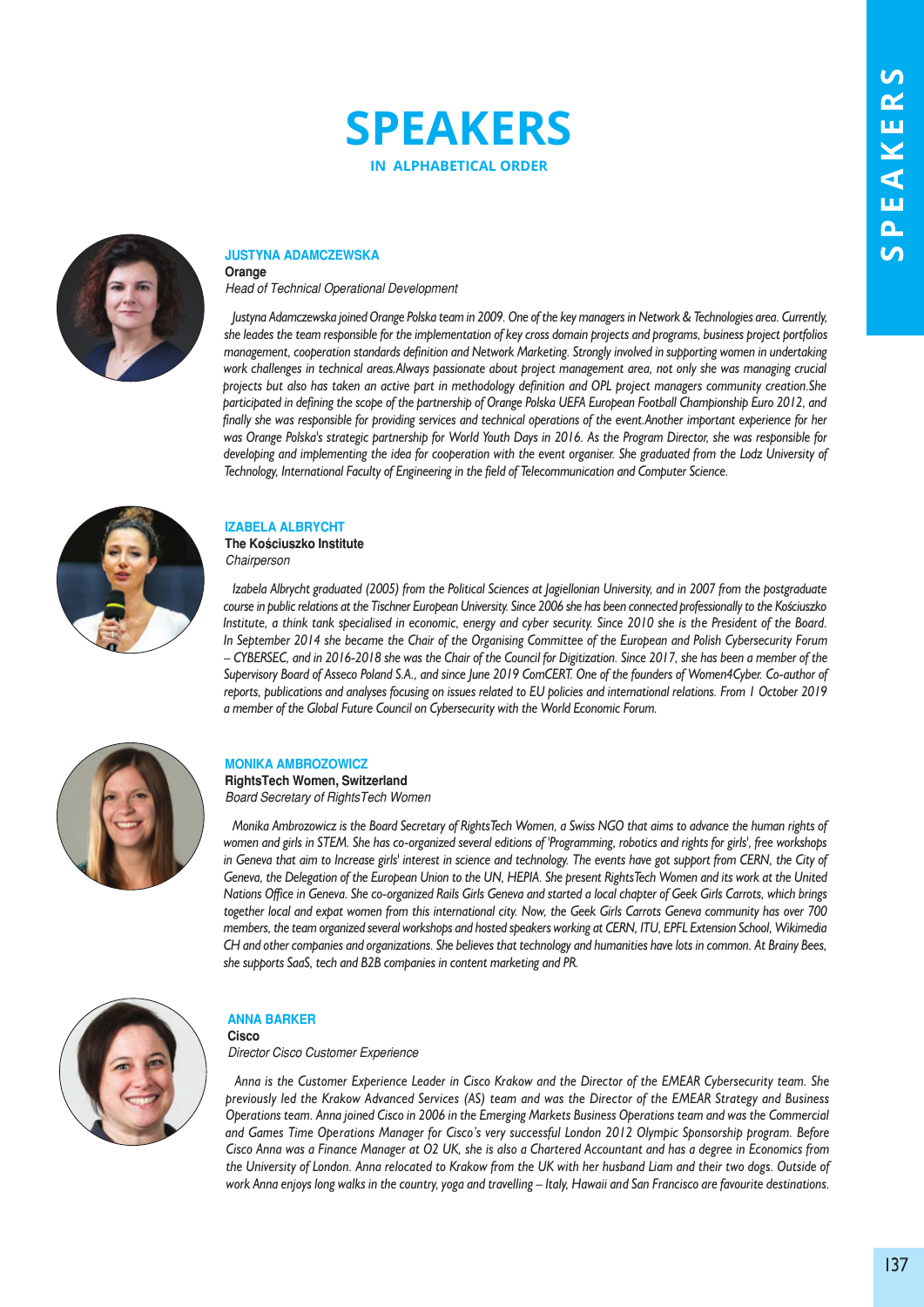



#### **dOminikA BettmAn siemens Poland** *CEO*

*Dominika Bettman has been managing finances at Siemens for 20 years. She also oversees large infrastructure projects in the energy and railways department. A graduate of the Foreign Trade Department of the Warsaw School of Economics and of the IESE Advanced Management Program in Barcelona. Works to support ethics, corporate social responsibility and diversity, including increasing the participation of young people in business and in public life, as well as promoting the activity of women in the economy. She represents Siemens in the Lewiatan Confederation. Member of the University Council of the Warsaw University of Technology. She is a member of the jury of the Siemens Scientific Award, Vice President of the Congress of Women Association. She lectures on sustainable development and on business ethics. In 2014 she received a recognition in the "Success Written with Lipstick" competition in the Corporate category.* 



## **lidiyA BOGdAnOVA**

**Cisco** *Technical consulting engineer* 

*Lidiya is currently a technical consulting engineer at Cisco Systems Belgium, working on the Telepresence and Video technologies. From co-founding several NGOs, to opening and managing a boutique book publishing business, to currently being the Vice President of PR for an English-Italian public speaking club, and also the PR and Marketing Director of the Belgian Toastmasters International organisation, covering the countries in the BENELUX region – she has done it all! During her career, she has worked for IBM in the field of datacenters and virtualisation. She has years of experience with other major pharmaceutical companies specialising in clinical research and pharmaceutical development. While studying her first Masters' degree, she has been an entrepreneur for several years, conducting business in the SEO (Search Engine Optimisation), copywriting and web presence areas. Her entrepreneurial vibe has been a steady source of productive inspiration and new projects all along.* 



## **dr liz BOrOwsky**

**Akamai**

*Senior Vice President, Platform Engineering* 

*Dr. Liz Borowsky is Senior Vice President of Platform Engineering at Akamai Technologies, responsible for the core software and services of Akamai's Intelligent Edge Platform. She is responsible for driving innovation targeted toward product offerings and customer segments, as well as innovation that increases the efficiency, performance, agility and security. In her career at Akamai, she has been a member or leader in the Mapping Department, working on Akamai's Sureroute Overlay routing technology, driving adoption of the EDNS0-ClientSubnet standard and leading Akamai's transition to IPv6. Prior to joining Akamai in 2006, she worked as an Assistant Professor of Computer Science at Boston College, and as a researcher at HP Labs. Dr. Borowsky holds a Bachelor of Arts degree in Mathematics from Williams College, and Master of Science and PhD degrees in Computer Science from the University of California at Los Angeles. She has also participated in education courses at MIT's Sloan School of Management and at Harvard Business School. She is published in the fields of Distributed Theory and Algorithms and Distributed Storage. In 2017, she was awarded the 2017 Dijkstra Prize or her foundational work in the field of Distributed Systems Theory.*



# **wAndA Buk**

**Ministry of Digital Affairs RP** *Undersecretary of State*

*Wanda Buk was the Director of Digital Poland Projects Centre responsible for implementation of the projects financed by the EU, worth PLN 10 billion, including: creation of the IT and telecommunication infrastructure, fast Internet, development of digital services, She graduated from the Law and Administration Faculty of the University of Łódź, and the* French Business Law Faculty of the Université de Poitiers in France. Her other diplomas include International Military Relations from the War Studies Academy, European Academy of Diplomacy, post-graduate studies in the Warsaw School of *Economics and the prestigious Leadership Academy for Poland, organised in cooperation with Harvard University.* She started a PhD course at the War Studies Academy.



## **emiliA BurzyńskA**

**P&G** *Chief Information Officer Central Europe*

*Emilia Burzyńska star ted her ad ven tu re with Proc ter & Gam ble 11 years ago, after gra du ating from the AGH University of Science and Technology and the University of Abertay in Scotland. In P&G she first became the Project Manager for implementing SAP DRP, SIP solutions in Europe, and later globally. Finally, she became the Chief Information Officer for* the Central Europe. She also manages the Innovation Team for Central Europe, cooperating with startups in search of alternative ideas for solutions to business challenges. She is responsible for implementing the newest Business Intelligence solutions throughout Europe. Privately she is the mother of two boys.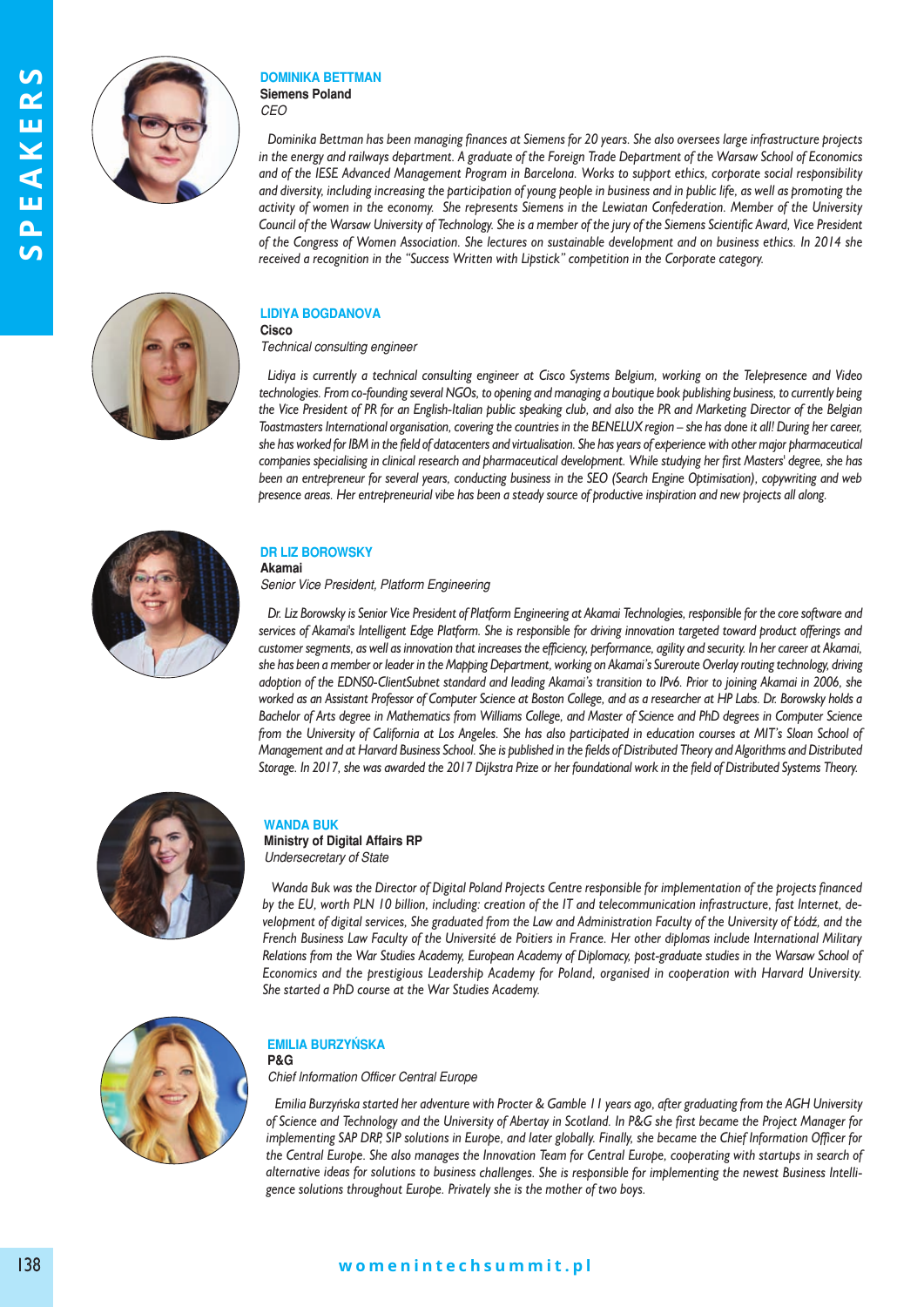

### **AlexAndriA Butler Facebook**

*Project Manager, Coach* 

*Alexandria Noel Butler, affectionately known as Lexi B, wears many hats including entrepreneur, speaker, editor, and writer. Her project management career started in 2011 after graduating from Stanford University she has lead diverse large scale cross functional projects for prominent tech companies in the Silicon Valley. In April 2017, Lexi B founded Sista Circle: Black Women in Tech, an online community that supports Black women in tech companies and tech related professions. This 3,800+ international community spans over 72 countries and has partnered with organizations such as Phenomenally, Instagram, Youtube and Slack.*

#### **ViCtOr CAnseCO intel**

*General Manager, Poland* 

*Victor's expertise is in accelerating growth and transformation. He has successfully executed multi-year strategic plans in highly competitive technology-driven global environments such as automotive, consumer electronics and financial services. Victor is an executive with a reputation as a humble leader and a change agent that consistently delivers superior operating results. He is known for his ability to manage complexity and for exceptional organisational and people skills. Victor is adept at building trust-based relationships with executives, staff, customers and strategic partners. Victor joined Intel in 2017 to lead the Automotive Solutions Group, where he and his team commercialised an Analytics and AI platform tailored to the development of autonomous driving capabilities. This platform was the backbone of the data center services Intel delivered as part of the corporate collaboration agreement with BMW. Victor holds a BS from the Massachusetts Institute of Technology and an MBA from the University of Chicago. He spent much of his childhood in Mexico and has held expatriate assignments in Latin America.* 



# **siri ChilAzi**

**harvard kennedy school** *Research Fellow at the Women and Public Policy Program* 

*Siri Chilazi is a gender and organisations researcher at the Women and Public Policy Program at Harvard Kennedy School. She is a recognised expert in advancing women and promoting gender equality within organisations. Siri specialises in translating academic research into practical approaches and tools to design more inclusive workplaces. As an advisor and speaker, she frequently collaborates with organisations ranging from start-ups to Fortune 500 companies and leading professional service firms in order to close gender gaps. Siri's work has been featured in media outlets including Harvard Business Review, Scientist, Forbes, The New York Times and the BBC. She has an MBA from Harvard Business School, a Master in Public Policy from the Harvard Kennedy School, and a B.A. in Chemistry and Physics from Harvard College.*



#### **Płk dr inż. mAriusz Chmielewski wAt**

*Vice Dean of the Faculty of Cybernetics*

*Winner of the Rector-Commendant's Award for obtaining the best results from officer exams 2002. Best alumni 2003 award funded by the President of the Republic of Poland. In 2012 he defended with honors his doctoral dissertation in the field of identification of terrorist threats, in the discipline of knowledge engineering, entitled: Ontology-based indirect association assessment method using graph and logic reasoning techniques. In the years 2010-2019, in cooperation with student teams, the winner of 15 leading awards, awarded for winning the finals of international technology competitions such as Microsoft ImagineCup and Atlantic Council Cyber 9/12. Was appointed as representative Poland four times in the finals of world competitions. For inventions developed by PULSE, BodyGUARD, SENSE, SAPER, IDEA, H.E.L.P., TESLA, PATRON, iSULIN, FARM, MORPHEUS, ELEPHANT, NERVE, HealthPoint, SymSG Border Tactics, together with teams of co-authors won over 80 international special awards and medals, including 4 grand prix exhibitions and awards for the best invention.* 



## **mAGdAlenA ChudzikiewiCz**

**Board member**  *Polska Press Grupa* 

*She has been associated with Polska Press Group, a large media group in Poland, since 2005. She started in the Group's communications and marketing departments. As a marketing director and spokesperson, she was responsible for building the Company's image and promoting its portfolio. Currently, as a Management Board Member, she is responsible for IT, products and Internet companies, technology and marketing in the capital group. She supervises the implementation of strategic projects. A qualified manager with exceptional experience in the field of communication, PR, marketing, media, Internet. Expert in the field of digital transformation and technology in business. Economist by education, graduate of the Faculty of Economics at the University of Szczecin and the Programme of European Studies at the Warsaw School of Economics (SGHSciencesPo).*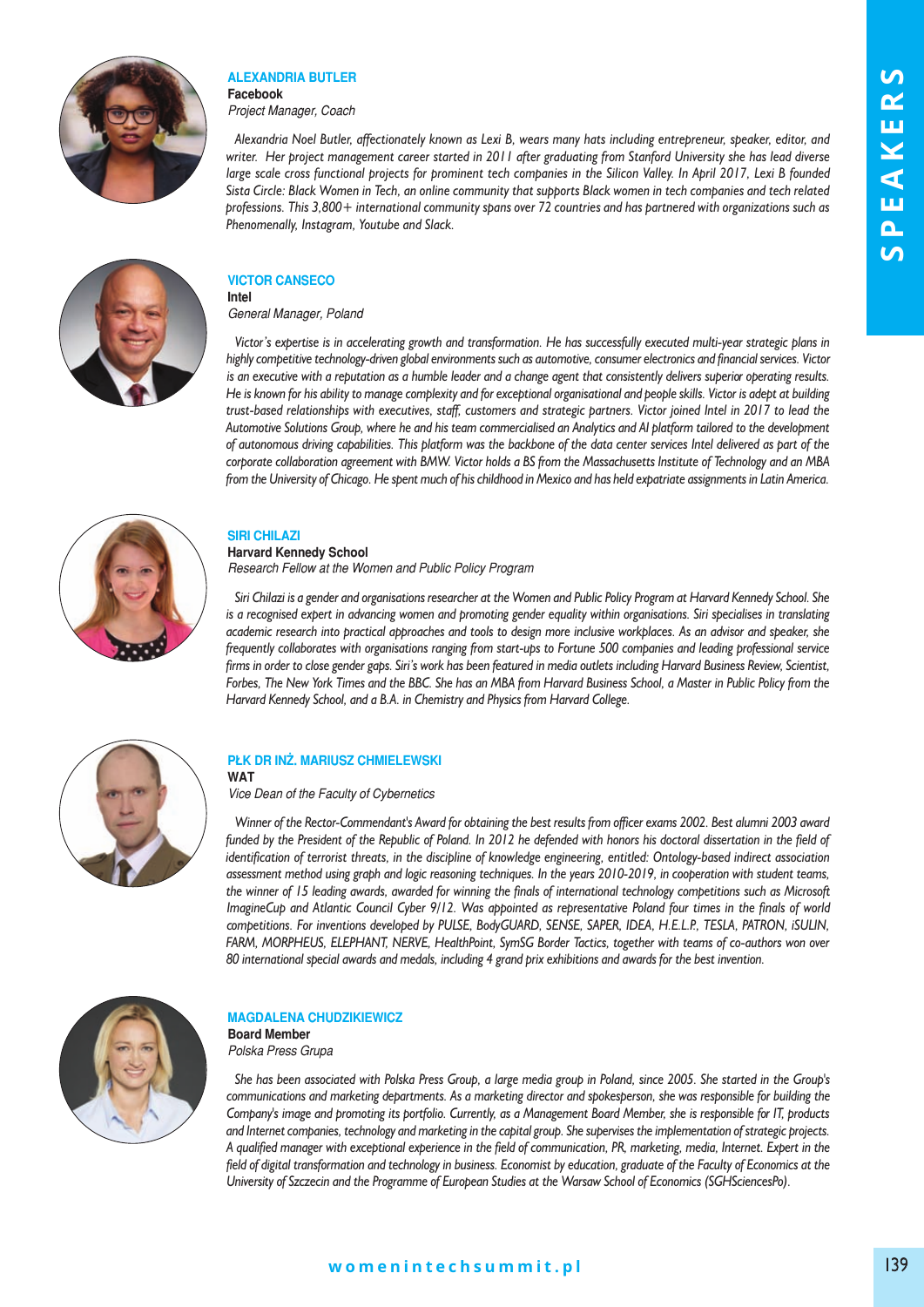



#### **AnthOny CrAwFOrd 3m**

*Head of Manufacturing Operations in 3M East Europe Region* 

*Anthony Crawford manages all 3M production facilities in Poland and the Eastern Europe Region. As part of his function, Anthony Crawford oversees the operational activities of the plants, which in total employ over 3,000 employees. He is also responsible for the implementation of strategic investment and optimisation projects in various areas of the organisation's functioning. During the 20 years of his 3M career, Anthony Crawford has held various positions in production and supply chain management in the United Kingdom, Belgium, Germany and Switzerland. In the years 2009–2013 he managed the Personal Safety Division factory in Wrocław, producing personal protective equipment. In 2013 he started working in Switzerland as a Lean Six Sigma and Quality Leader for the EMEA region.*



### **elA CzAJkA**

**Google** *Software Engineering Manager* 

*Ela is an Engineering Manager at Google. She has been working at Google for over 12 years. She started in Mountain View, California, as a Software Engineer, and after 6 years she moved back to Warsaw. She has worked on a number of projects including AdWords, Billing, Gmail, Infrastructure, and now in Google Cloud Compute. Ela likes playing volleyball and spending time with her friends.*

## **AGnieszkA Czmyr-kACzAnOwskA**

**mamo pracuj w it** *Co-founder of mamopracuj.pl, Vice President of Mamo Pracuj Foundation* 

*Agnieszka has always worked in organisations which integrated business with social impact. She is a co-founder of mamopracuj.pl (a website for working moms) and Mamo Pracuj Foundation which supports women (especially mothers) in finding a job that would fit their needs and offer the flexibility they need. She supports women in joining IT companies by helping them to acquire not only the required technical skills but also self-confidence and self-esteem. Her days are filled with a variety of activities. She manages a remote team at mamopracuj.pl, plans and executes employer branding campaigns for employers who believe in the power of diverse teams, and organises recruitment-related events for women. Agnieszka excels at recruitment marketing and at building strong relationships with business partners. Privately Agnieszka is a mother of three who struggles with matching family and work-life with a passion to travel.*



## **AndrzeJ dOPierAłA**

**Asseco Data Systems SA** *President of the Asseco Data Systems SA Management Board, Vice President of the Asseco Poland SA Management Board* 

*Graduated from Warsaw University of Technology, Faculty of Electrical Engineering. He has spent several years in USA and Canada and after returning to Poland, from 1994 to 2006, he held various management positions at Polish branch of Hewlett-Packard. He became the HP Poland's President in 1998. In 2006 he left HP Oracle Corporation and accepted the role of President of Oracle Polska. While leading Polish entity of Oracle he was also holding regional responsibilities. In September 2013 he joined Asseco Group assuming the VP position, responsible among others for Asseco Systems company, which in January 2016 was transformed to Asseco Data Systems SA, merging 6 companies from Asseco Group in Poland. He acts as the President of Asseco Data Systems, one of the biggest Polish IT companies and is responsible for electronic signature and trust services solutions. Furthermore, he serves as Vice President of Asseco Poland, responsible for Defense Sector and Cybersecurity Solutions. In June 2019 he assumed the role of CEO of ComCERT SA, Asseco Group company dedicated to cybersecurity related services.*



## **eleAnOr drew**

**Citi**

*Global Head, Information Services Group Institutional Clients Group* 

*Eleanor Drew is a Managing Director and the Global Head of Citigroup's Information Services Group (ISG). She began her career with Citi in 2008. She is responsible for the ICG Markets & Banking data strategy. She is responsible for leading ICG O&T's global reference data teams, setting the strategic direction and delivering high quality, innovative and costeffective reference data solutions that satisfy the needs of the Business, clients, regulators and other stakeholders. Eleanor manages ICG's Reference Data Operational Services, which includes Global Account Opening, Client Onboarding, Legal Agreement Processing and Know Your Client (KYC) groups. Eleanor also heads up the Banking and Capital Markets Advisory technology organization. She is responsible for strategic technology direction and execution within Banking and Analytics. Eleanor has oversight of all ICG technology innovation labs, and she leads the ICG Robotics practice. Eleanor serves as the Chair of the Citi Operations & Technology Women's Advancement Committee, which provides the Bank's future women leaders with practical, real-world guidance and training.*

## **w o m e n i n t e c h s u m m i t . p l** 140 **w o m e n i n t e c h s u m m i t . p l**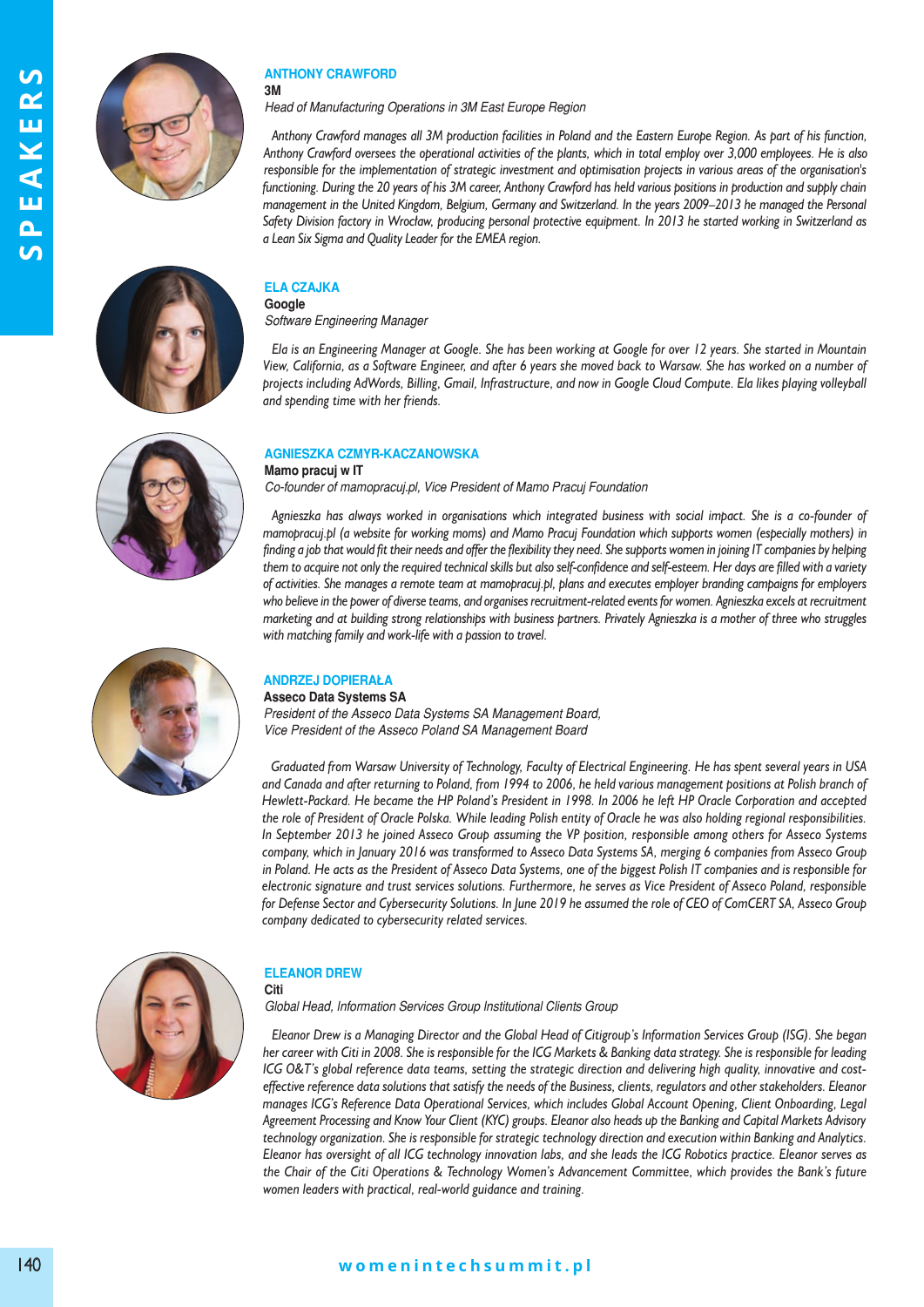

#### **AnnA durzyńskA nestlé**

*Board Member and HR Director Poland & Baltics* 

*Anna Durzyńska has a 21 years experience in the HRM area. She started her professional career with the consulting company DDI Poland and also with a Japanese tire manufacturer Bridgestone Firestone. In 2000 she started working at Beiersdorf Poland. She held the position of HR Director and Member of the Board for all the companies of the Beiersdorf Group in Poland and the Baltics for seven years. Her last position at Beiersdorf was the HR Director for the entire Eastern Europe. For 2 she was years the HR Director in Lidl Poland, starting from 2016. Since September 2018, Anna Durzyńska is the Personel Director and a Member of the Management Board at Nestlé Poland and Baltics.*



#### **miChAł dżOGA iT for SHE**

*IT for SHE Council Chairman* 

*Economist, a graduate of International Affairs at the Warsaw School of Economics. Since 1999 he worked in the Team of Advisors to the President of the Republic of Poland, leading educational community projects in the field of new technologies and connectivity. In 2004 Michał became an advisor to the CEO of Polish Telecom responsible for corporate affairs and innovative programs. In 2010 he joined Intel Corporation and today as Corporate & Government Affairs Director for Europe Region, he is leading a team responsible for government, university and international organisations relationship management as well as international innovation programs. He is in charge of all Intel start-up acceleration activities in Europe. He created and led such programs as Intel Business Challenge with US Berkeley and Stanford University or Challenge Up, the biggest multicorporate startup accelerator in Europe with T-mobile and Cisco. He was responsible for the program strategy as well as program management, which included over 200 engineer and business mentor sfrom the three companies.*



## **JAdwiGA emilewiCz**

*Minister of Entrepreneurship and Technology RP*

Polish political and cultural manager. Appointed as the Minister of Entrepreneurship and Technology in the govern*ment of Mateusz Morawiecki in 2018. In 2015-2018, Undersecretary of State in the Ministry of Economic Develop*ment. In 1999–2002, worked in the Department of Foreign Affairs at the Chancellery of the Prime Minister. In 2009 became the Director of the Museum of the Polish People's Republic (PRL) in Kraków. Jadwiga Emilewicz is a graduate of the Institute of Political Studies at the *Jagiellonian University.* She has begun doctoral studies at the *Jagiellonian Univer*sity's Department of International and Political Studies.



### **AleksAndrA Ferdzyn-GrzelAk tomtom**

*Product Manager* 

*Aleksandra studied Economy and Logistics Management, for last 15 years was building experience in many different business areas. Her career started in United Kingdom where she was managing international trade of pharmaceutical products for Central European markets (GlaxoSmithKline). She was engaged in project and process management and actively incorporating Lean practices. A new journey started for Aleksandra when she joined BAA Airports (Heathrow office), participating in construction projects on huge scale and budget. Being in a role of Assurance Manager she was responsible for ensuring the projects are aligned with health & safety procedures, stakeholder expectations and risk assessment. Once returned to Poland, Aleksandra started her career in IT business in TomTom, where she works for almost 9 years (started with project management, recently moved to product management in R&D). She is passionate about working with ambitious minds who are focused on delivering to the common goal. Putting voice of a customer on a project agenda is a way to address market challenges while delivering solutions to maximize business value.*



### **dr yun Freund equinix**

*Vice President, Global Product Engineering* 

*Dr. Yun Freund joined Equinix in 2018 to lead the company's Global Product Engineering organisation. Prior to joining Equinix, Yun was the VP of Engineering for GE Digital for over 5 years, where she was instrumental in building the Predix Industrial Internet Platform and driving Digital Transformation with GE business units. She was responsible for instrumenting best design practices and implementing agile methodologies. Prior to that, she led the development of Cisco's Cloud Services Platform for large enterprise and service providers. She has taught graduate computer science courses at San Jose State University as an Adjunct Professor. Yun holds a PhD in Computer Science from University of Alabama at Birmingham and a BS in Computer Science from Peking University.Dr. Yun Freund is a passionate advocate for STEM and Women in Technology and is a founding member of Equinix's Allies Council on Diversity, Inclusion and Belonging.*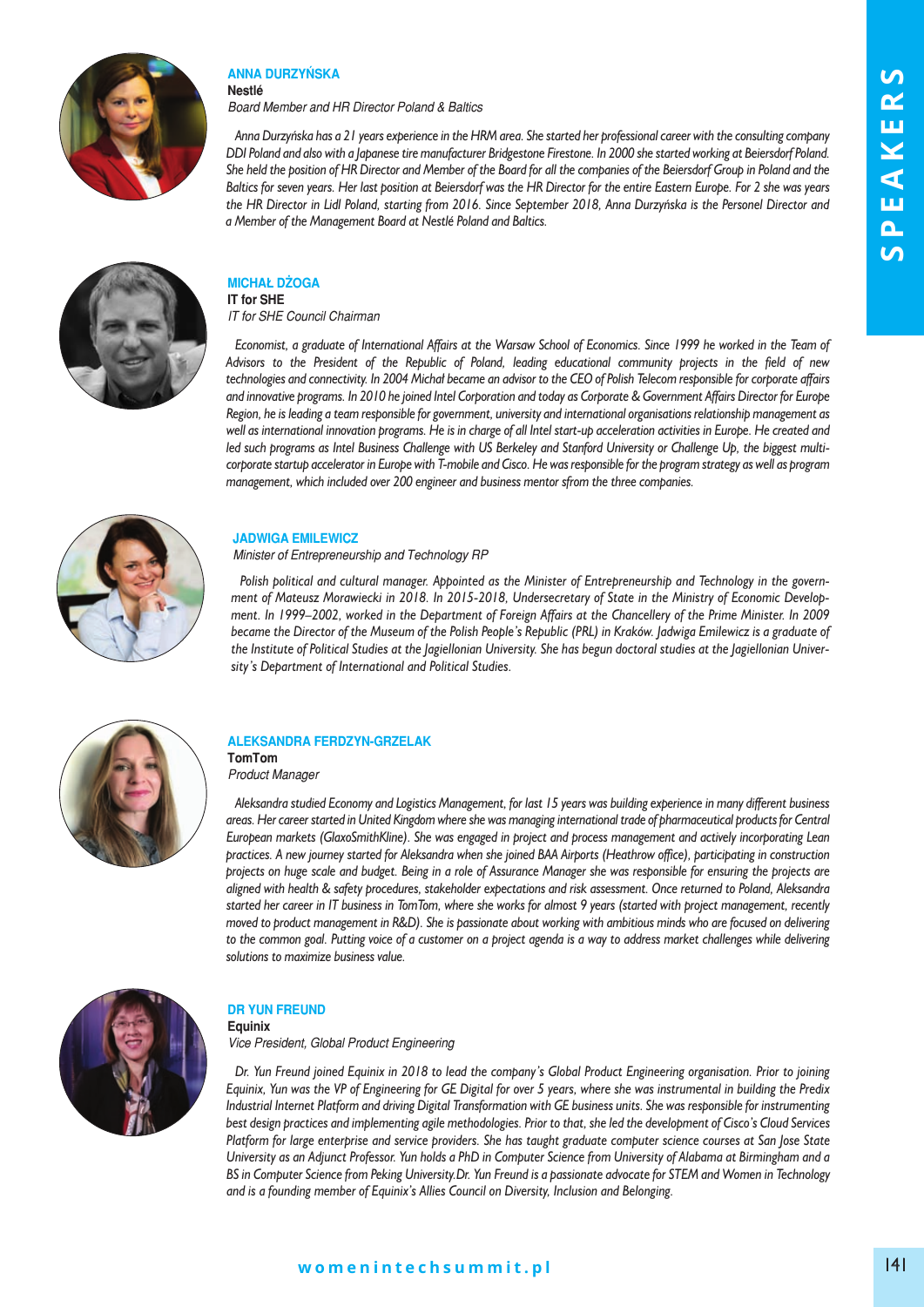

#### **isAurA GAetA intel**

*Vice President, Security Research General Manager, Intel Product Assurance & Security* 

*Isaura S. Gaeta is Vice President of Security Research, leading an engineering team focused on hardware security research, including penetration testing, physical attack mechanisms, and outreach to academia, start-ups and conferences, as part of the newly formed Product Assurance & Security Group in Santa Clara, California. Previously she was the general manager of systems engineering in the Platform Engineering Group (PEG) at Intel Corporation and led the team responsible for optimizing overall workflow to improve engineering efficiency and effectiveness. A 30-year veteran of Intel, Gaeta spent the first two decades of her Intel career managing the development of various semiconductor processing technologies. Her work led to two patents and five Intel Achievement Awards.Gaeta holds bachelor's and master's degrees in electrical engineering from Stanford University. She founded Intel's Network of Executive Women for Latin America region and was the chair of Intel's Hispanic Leadership Council. She serves on the board of the Hispanic Foundation of Silicon Valley.* 



#### **AnnA GerAsimOViCh hsBC**

*Head of Digital Product at HSBC Technology Krakow*

*Anna has started her career in management consulting at EY in London, after graduating with Masters degree from the University of Exeter. Throughout her time at EY she had predominantly specialised in Digital & Change projects, whilst working with major financial services clients.These experiences have helped her to develop a solid understanding of the IT and Digital as well as work in a challenging and fast paced Banking environment. Anna is currently at HSBC and joined in 2016 as one of the founding members of the HSBC Digital 'family' in London, which over time has grown into global teams in 7 locations with more than 300 professionals. Today, Anna is the Head of Product for Digital teams in Krakow specialising in the delivery of web applications for products in Hong Kong and looking after the Product Management community to drive best practices. Anna is passionate about diversity and the empowerment of women, and together with like-minded colleagues has set up a 'WIn' network at HSBC Technology Krakow centre, helping others at HSBC to break the stereotypes about women in tech.*



## **mArGOt Gerritsen**

### **Stanford University**

*Professor, co-director and co-founder of Women in Data Science* 

*Margot Geertrui Gerritsen is a professor of Energy Resources Engineering at Stanford University and a Senior Associate Dean in the School of Earth, Energy & Environmental Sciences. She is a computational mathematician, in numerical analysis and simulation of energy and fluid flow processes, including flow and transport in reservoirs and sailboat design. Born in the Netherlands, she earned a master's degree at Delft University of Technology. She completed doctorate in 1996 in scientific computing and computational mathematics at Stanford, under the supervision of Joseph Oliger. She then worked at the University of Auckland before rejoining Stanford as a faculty member in 2001. She was named a SIAM Fellow in 2018. Margot is co-founder and co-director of the Women in Data Science initiative.*



### **JArOsłAw GOwin**

*Deputy Prime Minister of Republic of Poland, Minister of Science and Higher Education* 

Jarosław Gowin, Deputy Prime Minister and Minister of Science and Higher Education, was educated at the Jagiello*nian University and University of Cambridge. He was a member of the Independent Students' Association and the "Solidarity*" trade union. He was editor-in-chief of the Catholic monthly magazine "Znak" and rector of the Tischner *European University in Krakow. In 2007, he was elected to the sixth and seventh term in the Sejm. In his parliamentary work, Gowin led the Team for Bioethics Convention and chaired an Extraordinary Committee considering parliamentary draft bills to amend the Constitution. He is also a member of the National Security Council. He is the author of numerous* books and articles.



## **AnnA GrOsiAk**

**Dyrektor Rozwoju Biznesu** *Siemens Poland* 

*Always focused on her goal. She knows that the correct motivation if the key to achieving it. Difficult challenges, projects that few people dare to take up – this is the best environment for her. This is why she focuses on building new business and relations in terra incognita. She can persuade and motivate anyone by showing them the dream place for achieving their goal. She highly respects values, therefore responsibility and ethics in business are what she deals with. She uses her professional experience to inspire others. She definitely did not take long to convince herself and a few other people that it is worth the effort to participate in the Women in Tech project.*

# **w o m e n i n t e c h s u m m i t . p l** 142 **w o m e n i n t e c h s u m m i t . p l**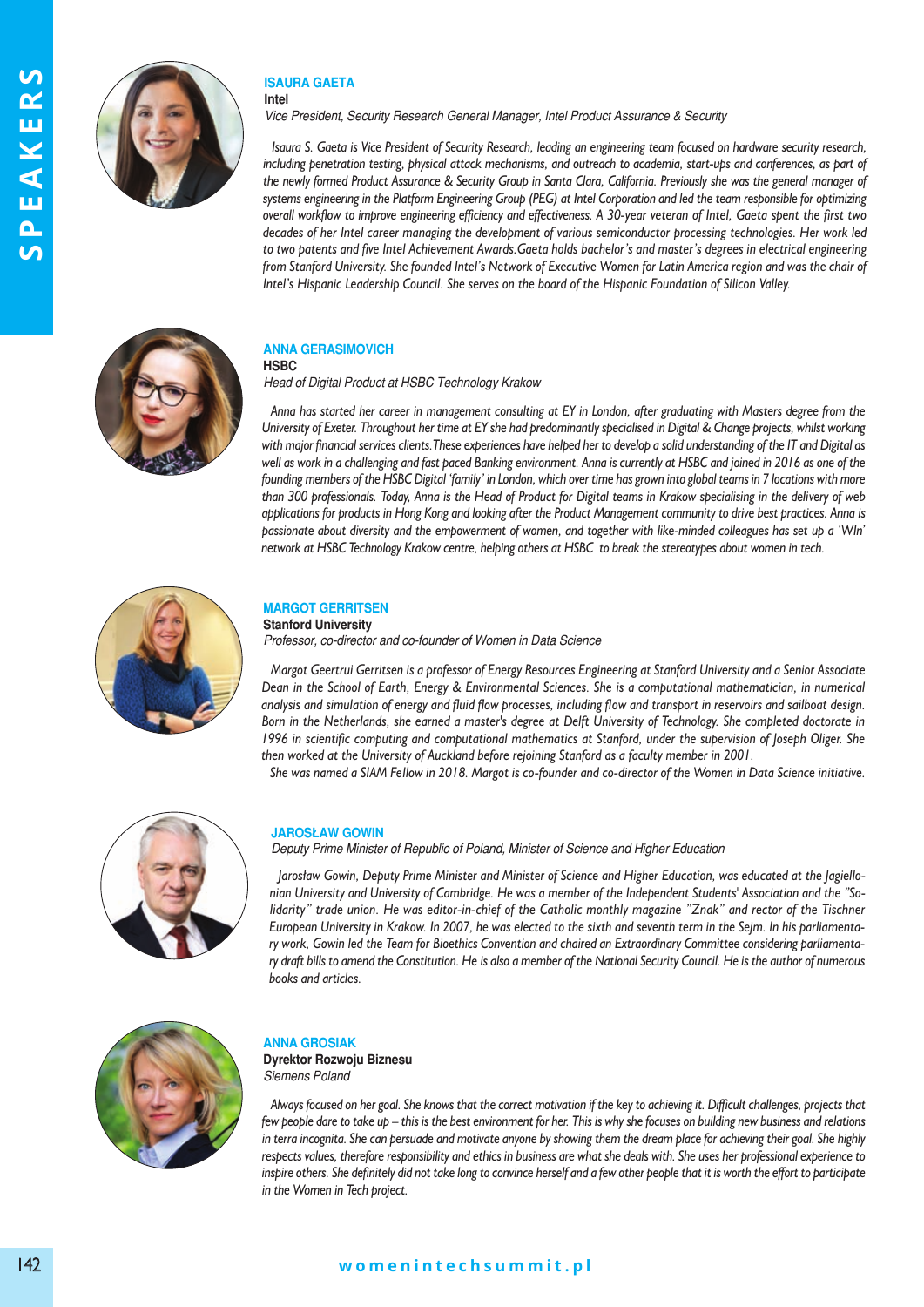

## **JUSTYNA GLUSMAN**

**urząd miasta warszawa**

*Director Coordinator for Sustainable Development and Green Areas* 

*Graduate of the Warsaw School of Economics and the London School of Economics and Political Science, where she defnded her doctoral thesis on economy policies. She has many years of experience working in state administration, local administration and the private sector. For 15 years she has been specialising in regional development, EU funds programming and implementation of investments with EU funds. At present she is working as the Director Coordinator for Sustainable Development and Green Areas in the City of Warsaw Administration. She is responsible for the furnace exchange program, management of green areas and the climate policy.*



## **JessiCA hAll Palo Alto Networks**

*Manager, University Program EMEA*

*After Graduating from an undergraduate degree in Economics, Politics and Law from Dublin City University and not feeling thrilled at the idea of starting jobs in any of those areas, it was clear change was needed. Jessica decided to pursue a MSC in Human Resource Management (also from Dublin City University) – a choice which she has never questioned. An internship in HR in a tech company later and her love of working in the tech industry and being disruptive was created. Currently, Jessica has the privilege to lead the EMEA University Recruiting Team and is responsible for designing and executing the EMEA strategy to attract, recruit and develop the next generation of talent to Palo Alto Networks. She is passionate about creating Early in Career Programs which allow students to develop into the next generation of leaders while being their authentic self at work.* 



### **trinidAd hermidA niantic**

*Head of Diversity and Inclusion* 

*Once upon a time there was a creative who, due to the unfortunate circumstances of society, suppressed her creative gene to learn how to maneuver up the corporate ladder. Fast forward 10 years – she has discovered how to embrace both the creative gene and corporate lessons to benefit this generation. Trinidad Hermida is the Head of Diversity and Inclusion at Niantic, Inc., an AR technology company that produces mobile games, including Pokémon GO, Harry Potter: Wizards Unite and Ingress, which have jointly had over 800 million downloads.Trinidad Hermida has the drive and ambition to champion positive change. Since joining Niantic in December 2018 she has brought expertise and passion in championing burgeoning diversity initiatives. She is here for each and every person. Trinidad believes that by "setting a standard of incorporating everyone's genius, we can change the game.". Trinidad is excited to learn about and from our journeys and partner together on what we as a cohesive team can do to make the world a more diverse and inclusive home for all of us.* 



#### **Amy hOwArd nestle**

*Head of Digital and Social Media, Nestlé Global Business Services* 

*Amy Howard has spent the last 20 years working in the digital world. Currently, and for the last 13 years, she has been working at Nestlé's headquarters in Switzerland, supporting corporate and brand teams across the world to leverage digital and social media. After studying Biomedical Science at King's College London, Amy went on to work in television, publishing and consumer trends before joining Nestlé in Corporate Communications. She has a post-graduate diploma in Communicating Science and has always had an interest in human behaviour and flows of communication, transformed today by digital.*



# **PAulA JAnuszkiewiCz**

**CQURE Inc.** *CEO and Founder* 

*Paula Januszkiewicz is a CEO and Founder of CQURE Inc. and CQURE Academy. She is an IT Security Auditor and Penetration Tester, Microsoft CEE Regional Director, Cloud and Datacenter Management MVP and trainer (MCT), and Microsoft Security Trusted Advisor. She is also a top speaker at many well-known conferences including MS Ignite, RSA, Black Hat, TechDays, or CyberCrime, often rated as number-one speaker. She is engaged as a keynote speaker for security-related events and writes articles on Windows Security. She drives her own company, CQURE, working on security-related issues and projects. Paula has conducted hundreds of IT security audits and penetration tests, some for governmental organisations. Her distinct specialisation is on Microsoft security solutions – she holds multiple Microsoft certifications, and is familiar with and possesses certifications in other related technologies. Paula is passionate about sharing her knowledge with others. In private, she enjoys researching new technologies, which she converts to authored trainings. What is more, she has access to the Windows source code!*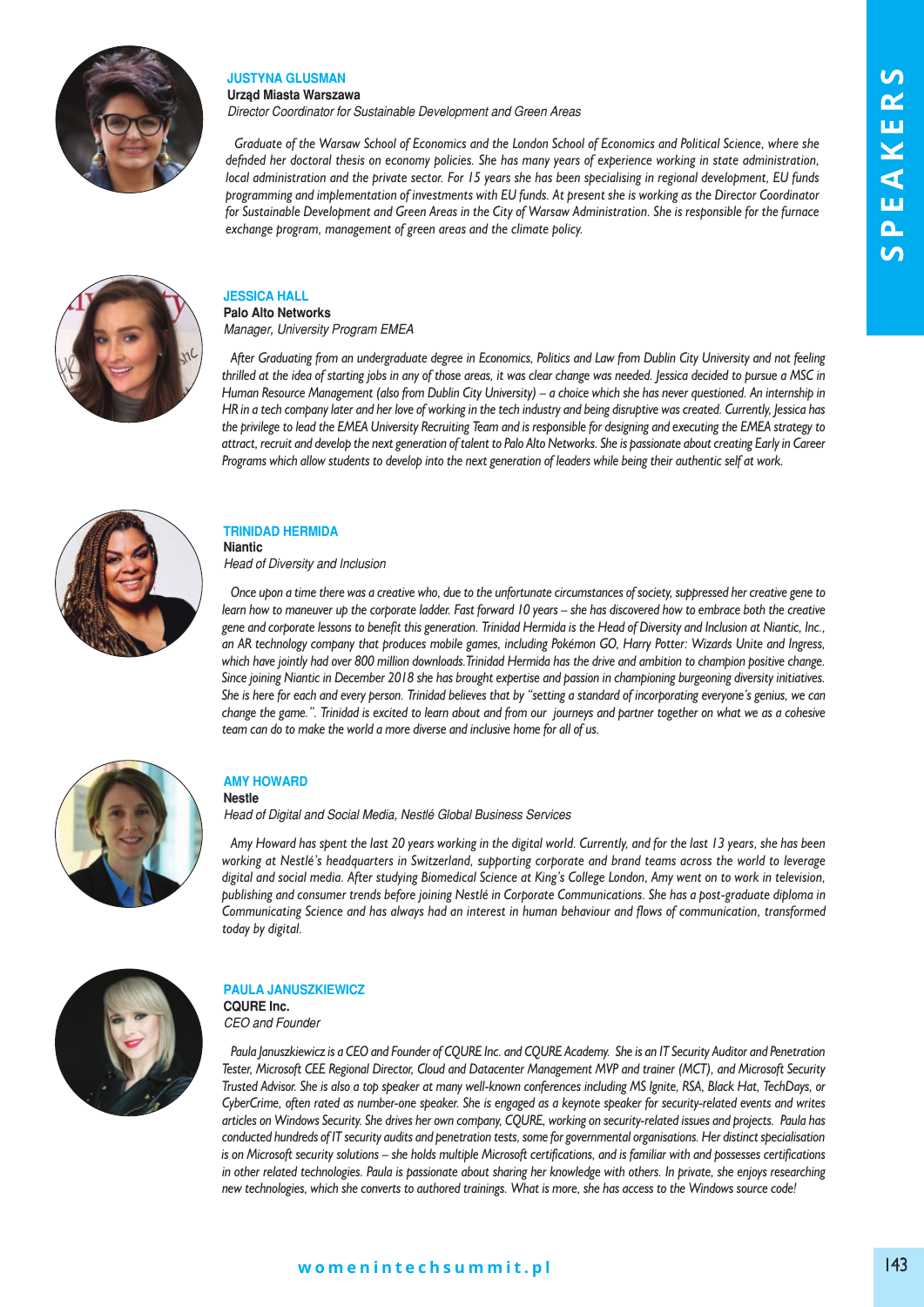



#### **kAmilA kAliszyk mastercard**

*Vice President, Head of Commerce Business Development, Polish branch of Mastercard Europe* 

*Kamila is responsible for driving cashless payments acceptance, business development and relations with retailers, acquirers, local governments and public administration. Kamila supports acquirers in expanding Mastercard branded card payments into new verticals with targeted innovative solutions, enhances merchant value proposition with Mastercard services and acts as trusted strategic partner and solution provider for public sector. Kamila has wide experience in implementing transit solutions in Polish cities with acquirers, operators and urban communication companies. She joined the company in 2000 and has since worked in Technology, Account Management, Banking and Product Development areas. She was responsible for business development with majority of banks operating in Poland. She has also contributed to launch of Mastercard premium cards and World Mastercard Rewards loyalty program. Prior to joining Mastercard, Kamila worked in banking sector in Poland in retail, payments cards, electronic banking and foreign operations business divisions.*



#### **AleksAndrA kArAsińskA Forbes women**

*Editor in Chief Newsweek.pl/Forbes.pl, Managing Editor Forbes Women Polska*

*Aleksandra Karasińska has 20 years of experience in major Polish and international media; TVN24, Polsat TV, RWE, Radio Zet, Newsweek Magazine,Wprost Magazine, Forbes Women. She worked as a consultant for AGORA and TRK Media Group. Expert in internet content publishing & distribution, TV production, print magazine publishing, radio broadcasting. Currently she works as Editor in Chief of Newsweek.pl and Forbes.pl and Managing Editor of Forbes Women. She creates and implements strategies for products: programmes, podcasts, appss, and new magazines. She creates paid model strategies for data-driven paywalls.*



## **emmA kendrew**

### **Accenture**

*Intelligent Automation & AI Lead for Accenture Technology, UK and Ireland* 

*Emma Kendrew is the Intelligent Automation & AI Lead for Accenture Technology in the UK and Ireland. Businesses have spent the last ten years becoming 'digital' – acquiring technology and applying it to their business. Emma will talk about how the focus of that technology now needs to shift more towards people. Using new business models and ways of working, designing technology to help people in every element of life – from social to economic good – will help the world, as well as businesses themselves.*



### **MUROD KHUSANOV**

**Cisco**

*Vice President, EMEAR Cisco Customer Experience* 

*Murod Khusanov is an experienced programme manager in the Organization for Security and Co-operation in Europe (OSCE) passionate about making the world a better place to live. Managing various projects aimed at making governments and businesses more transparent and accountable through introduction of best international standards; transforming economy towards sustainable tracks that enables to preserve the environment and economically empowering women by creating opportunities to master businesses in digital era. Since 2019 Murod is contracted as Anti-corruption consultant by the Organization for Economic Development and Co-operation (OECD). Murod is a holder of Master of Business Administration (MBA) degree from ESCP Europe Business School in Paris and a Bachelor in Agricultural Engineering.*



#### **JOAnnA kOPer Perspektywy**

*Chief Coordinator of Perspektywy Women in Tech Summit* 

*Chief Coordinator of Perspektywy Women in Tech Summit. Manager and project manager with over 8 years of experience in business, education and job counselling. Creator of the special Model of Integrated Development tool, which helps individuals to design an education and career path. Trainer on design thinking, mentoring, creative problem solving. FRIS certified trainer, board member at Mentors4Starters Foundation www.mentors4starters.pl . Alumna of Global Shapers – a worldwide organization for young leaders established by World Economic Forum, former curator of Global Shapers Warsaw Hub. Graduate of Aspen Institute Program for young leaders.*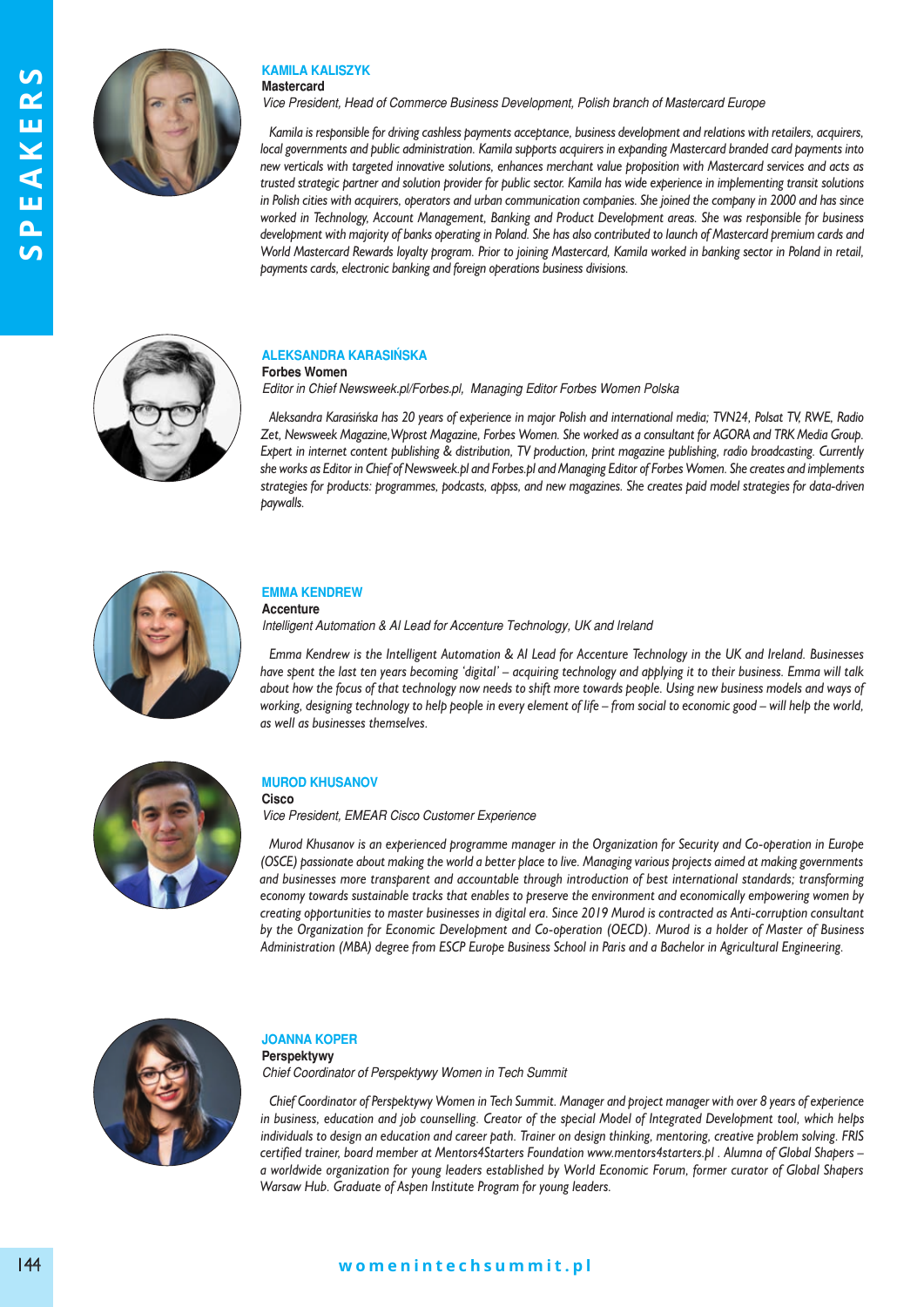

## **wOJCieCh kOstrO**

**3m**

*Regional Business Leader, Health Care, 3M East Europe Region* 

*He has worked for a variety of international companies, during the course of his career, in a range of different sectors – from construction and industrial to healthcare. Over that time, he has developed his business, managerial, financial and analytical skills, whilst becoming a mentor both in 3M internally and in the Vital Voices Programme for talented women in international companies externally.He does not underestimate the challenge of managing his team across six different countries, each with its own business and market dynamic. "I'm excited about new challenges and what we as team can achieve," he explains. "With clear expectations and goals, determination and engagement, we will have what it takes to be successful. Collaboration and respect to our diversity is also going to be vital given to our matrix organisational structure."*

### **klAudiA krAwieCkA**

**Oxford women in Computer science society** *President of Oxford Women in Computer Science Society* 

*Klaudia is a doctoral student at the Centre for Doctoral Training in Cyber Security at the University of Oxford and the recipient of (ISC)² Women's Cyber Security Scholarship. She graduated from the NordSecMob programme in 2017, obtaining a Master's degree in Security and Mobile Computing from two universities: Aalto University and Norwegian University of Science and Technology. Her passion for Cyber Security started with an internship in the ICT security office at Polkomtel where she was introduced to Computer Forensics and Cyber Security fields. She also worked as a Research Assistant at Aalto University in Secure Systems Group. Her research project, which developed into her Master's dissertation, resulted in the development of SafeKeeper, an open-source system that secures users' passwords on the web. This project received three prestigious awards from the Finnish Information Security Association, the Finnish Computer Science Society, and Aalto University. In 2018, she was elected President of Oxford Women in Computer Science Society (OxWoCS) at the University of Oxford.* 



#### **mArtA kwiAtkOwskA**

**Trinity College, University of Oxford** *Professor of Computer Science, Trinity College, Univesiry of Oxford* 

*Marta Kwiatkowska is Professor of Computing Systems and Fellow of Trinity College, University of Oxford. A graduate of the Jagellonian University, she is known for fundamental contributions to the theory and practice of model checking for probabilistic systems, focusing on automated techniques for verification and synthesis from quantitative specifications. She led the development of the PRISM model checker (www.prismmodelchecker.org), the leading software tool in the area and winner of the HVC Award 2016. Kwiatkowska is the first female winner of the Royal Society Milner Award and was awarded an honorary doctorate from KTH Royal Institute of Technology in Stockholm. She won two ERC Advanced Grants, VERIWARE and FUN2MODEL, and is a coinvestigator of the EPSRC Programme Grant on Mobile Autonomy. Kwiatkowska is a Fellow of the Royal Society, Fellow of ACM and Member of Academia Europea.*



#### **VeenA lAkkundi 3m**

*Vice President & General Manager, Industrial Adhesives & Tapes Division (IATD); Safety and Industrial Business Group* 

*Veena Lakkundi joined 3M in 1993 as a product engineer in Canada. She holds bachelor of science degrees in chemistry and chemical engineering from University of Western Ontario in Canada. Throughout her 3M career, Veena has held several key positions of increased leadership, and most recently served as vice president, chief ethics and compliance officer. Previous appointments include, business director in Industrial Adhesives and Tape and Automotive and Aerospace Division and managing director of 3M Indonesia. Veena is passionate about STEM education and the empowerment of women and children. She is a board member of the Minnesota Independent School Forum (MISF), which focuses on STEM educational K-12 programming. At 3M, she is part of the Advisory Board of the Asian and Asian American Employee Resource Network and is an advocate for the Women's Leadership Forum.* 

## **BOżenA leśniewskA**

**Orange** *Wiceprezes Zarządu* 

*Bożena Lesniewska Vice-President of the Management Board in charge of Business Market Orange Polska, responsible for companies Integrated Solutions and Bluesoft. For over twenty years related to management and technological sector. She graduated the Jagiellonian University, the Academy of Leadership Psychology at Warsaw University of Technology Business School and Advanced Management Programme at INSEAD. She participates in the activities of the Responsible Leadership Council (Responsible Business Forum), and LiderShe association. Moreover, Bożena is the Member of European Network for Women in Leadership and the Member of the Board of Experts THINKTANK. In 2016, she was recognised by the Institute of Innovative Economy as one of the top ten most influential women in Polish institutions of the technology sector. Wife, mother, leader and mentor (2nd degree EMCC).* 

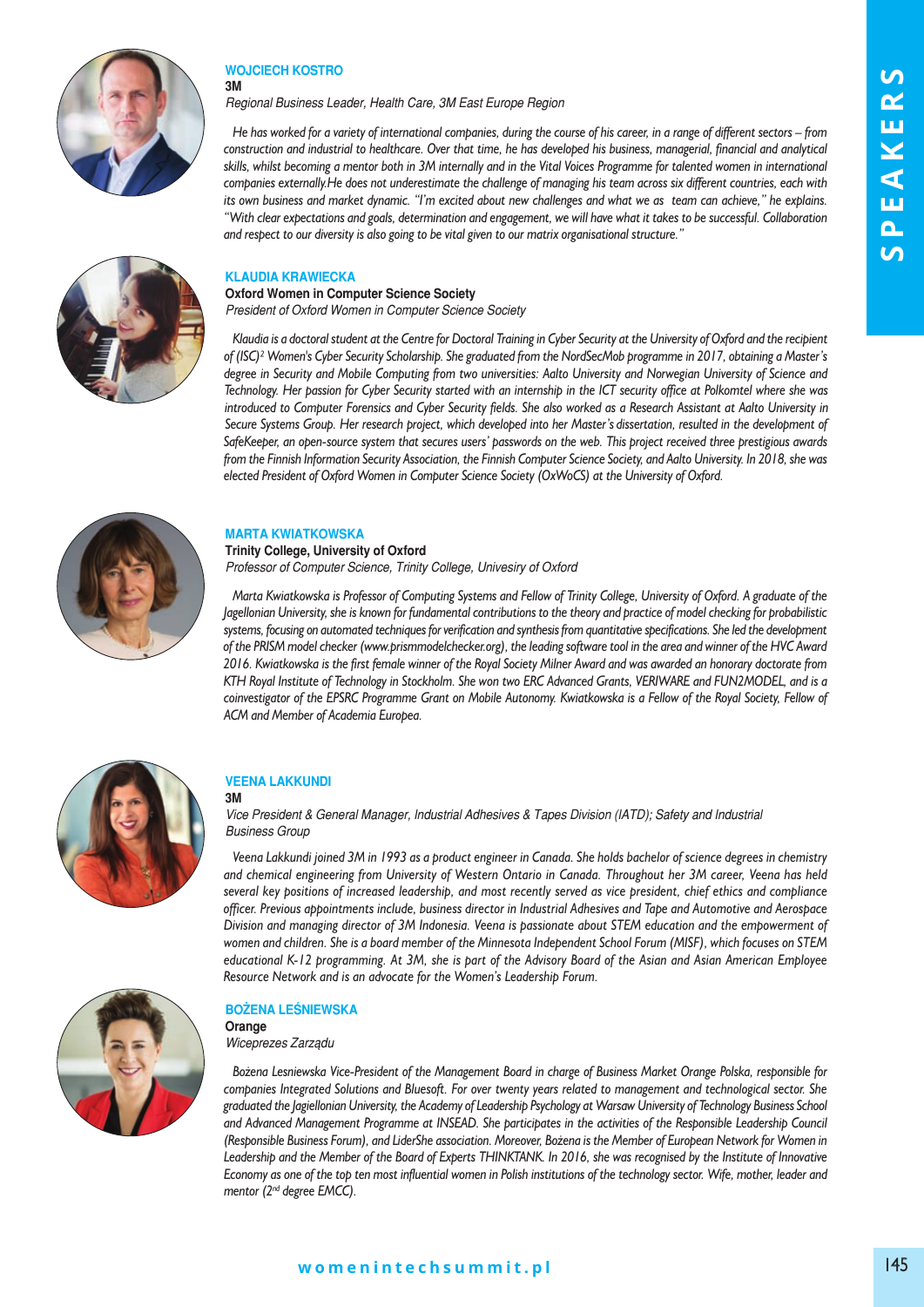

#### **Jenny lindQVist ericsson**

*Vice President, Head of Northern and Central Europe* 

*Jenny Lindqvist is responsible for Ericsson's business and operations in Northern and Central Europe. Ericsson enables communications service providers to capture the full value of connectivity. The company's portfolio is designed to help its customers go digital, increase efficiency and find new revenue streams. Ericsson is one of the leading providers of Information and Communication Technology (ICT) to service providers, with about 40% of the world's mobile traffic carried through our networks. Jenny is passionate about driving change – supporting communications service providers with game-changing technology and services and building an organisation with a challenger mindset that can drive the digitalisation of consumers and industries together with the customers. Driving innovation in 5G, Internet-of-Things and more advanced consumer services enabled by 5G are a few areas in focus to enable a fully connected world.*



#### **CArlA de luCA electrolux**

*Sustainable Procurement Program Manager, Global Purchasing Organization* 

*Carla's role is to lead the development and implementation of sustainability initiatives related to energy, water, waste and other environmental impacts inside the Supply Chain, with a specific focus on sustainable procurement: making sustainable business, contributing and accelerating the value creation and ensuring that the organisation meets all applicable environmental guidelines and achieves sustainability targets. She serves as a force for fostering change by encouraging internal and external stakeholders to adopt and practice environmentally conscious operating procedures. Carla holds a M.Sc. degree in Industrial Engineering, Ph.D. in Turbomachinery, Energy and Environmental Systems, and has quite a long experience as an academic researcher and computational fluid dynamic (CFD) expert in the aerospace sector.In a nutshell, Carla is empathic, resilient, assertive, collaborative, and a perfectionist.* 



# **mArikA lulAy**

#### **GFt technologies** *CEO*

*Marika Lulay is the Chief Executive Officer (CEO) of GFT Technologies SE, a global IT services company that employs over 5,000 people in 13 countries around the world, including 700+ specialists in 3 cities in Poland. Under her leadership, GFT delivers IT solutions and consulting services for the world's leading financial institutions, as well as clients from the sectors of industry and insurance. Marika assumed the position of CEO in June 2017, taking over from GFT's founder, Ulrich Dietz. In her former role of Chief Operating Officer, she was responsible for core business and key operational areas of the company. Software AG and Cambridge Technology Partners, Marika Lulay is one of the most competent leaders on the European IT market – and one of the few women on the highest positions in the industry. She believes in the primacy of competence and determination as the path towards success in business, while her career sets an example for all women seeking professional accomplishment.*



#### **JuliA łysik**

**Perspektywy Education Foundation** *Poland IT Hub Coordinator* 

*Specializing in the topic of Internationalisation of Higher Education since 2011, works for Perspektywy Education Foundation, where coordinates numerous international projects, with the major emphasis on "Study in Poland" – a special program uniting over 50 Polish HEIs in their efforts to internationalize their academic offer and research. Russian-born, a linguist by principal education, extended by postgraduate courses mainly in project management and marketing.*



## **GABrielA mACieJewskA**

**Warsaw University of Technology** *Student of Faculty of Electronics and Information Technology* 

*Gabriela Maciejewska is a student of Bachelor's degree at Faculty of Electronics and Information Technology in Warsaw University of Technology. At the beginning of her career, she became a chairwoman of Students' Union of the faculty. This opportunity allowed cooperation in the establishment of a curriculum regarding cybersecurity. As a representative of students, she co-conducted a lecture at National Congress of Science (Gdynia, May 2019). Her skills related to the evaluation of learning outcomes and unusual detail-oriented thinking helped her to achieve student reviewer function in Polish Accreditation Committee. In the meantime, she enriches her telecommunication knowledge in F5 Networks.*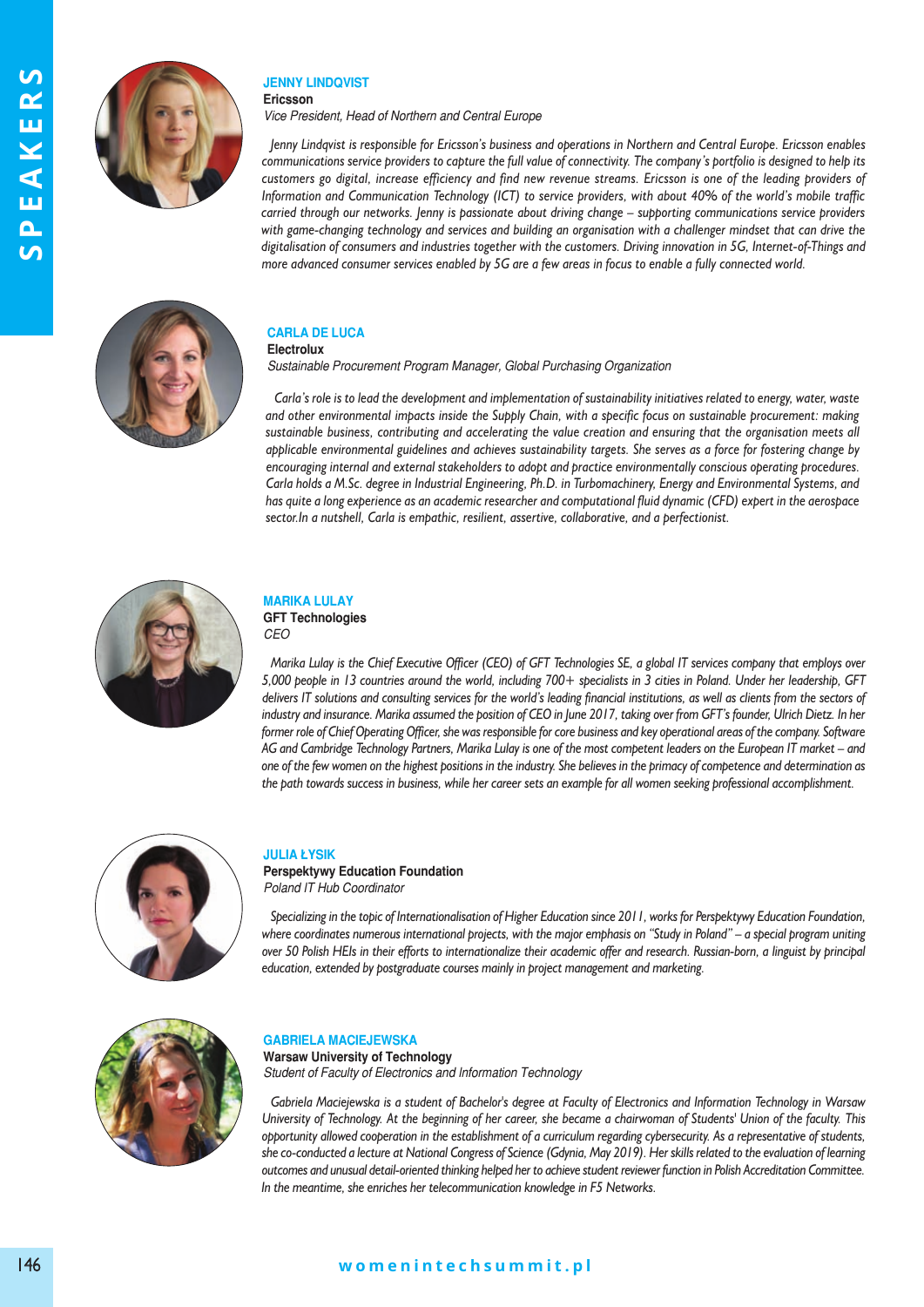

## **mAłGOrzAtA mAdAlińskA-PiętkA netguru**

*CFO* 

*Małgorzata Madalińska-Piętka is the Chief Financial Officer and Board Member at Netguru, the consultancy, product design, and software development company recognised for its growth by the Financial Times, Deloitte, and Forbes. Netguru offers consulting, tools, and resources to companies of all shapes and sizes to make beautifully designed digital products in a way that's fast and fits their needs. Netguru has completed more than 600 projects and has 600+ employees on board working from all over the world. As Netguru's Chief Financial Officer, Małgorzata is responsible for all finance, legal, and administrative matters. Her primary duty is to maintain and improve Netguru's financial standing and secure financing for day-to-day operations and investment opportunities while ensuring that the company is compliant with Polish regulations. Along with Finance, Małgorzata also leads the Security division.* 



### **kAtArzynA mAJewskA Citi**

*Board Member O&T Sub-Sector Head* 

*In 2015 Katarzyna was nominated as the Board Member of Citi Handlowy Operations & Technology Sector. Prior to her appointment in 2015, she was the Managing Director in PZU Group (biggest CEE insurance group). She participated as a team member in M&A projects and after acquisition she covered Support Functions in biggest Baltic Insurer covering Lithuania and Ukraine. She came to Citi in 2001 through Citibank's acquisition of Bank Handlowy. Before joining Bank Handlowy, she worked for Amoco Corporation and Danone, covering various leader ship roles. Katarzyna is a graduate of the Warsaw School of Economics (SGH), Harvard Business School and MBA program validated by Rotterdam School of Management. She is a Member of Programme Board of the Congress of Woman, biggest women's organisation in Poland.*



# **DERMOT MCDONOGH**

**Goldman sachs** *Chief Operating Officer for EMEA* 

*Dermot McDonogh is the Chief Operating officer for EMEA. In addition, he is the Chief Executive Officer of Goldman Sachs International Bank. Dermot is a member of the Firmwide Risk Committee, Firmwide Asset Liability Committee, Firmwide Enterprise Risk Committee and European Management Committee. Prior to assuming his current role, Dermot was the firm's international controller. He joined Goldman Sachs in 1994 as a product controller in the Finance Division in New York, where he worked for six years before relocating to London. Dermot was named managing director in 2003 and partner in 2010. Dermot earned a degree in Finance from the University of Limerick in Ireland.*



# **mArtin mellOr**

**ericsson** *Head of Ericsson, Poland* 

*Martin Mellor is a telecommunications professional with 25 years' ICT experience. Martin Mellor has been an active promoter and influencer of the 5G technology in Poland. Collaborating with the Ericsson R&D Centres in Poland together with industry, academia and start-ups to develop innovative solutions for real industry issues. Martin Mellor is also a strong support of diversity in ICT and has been a mentor in the IT for SHE 2017.*



## **PAmelA milliGAn tomtom**

*Vice President of Strategy & Organisation* 

*Pamela Milligan is TomTom's Vice President of Strategy & Organisation, focused on helping TomTom play a pivotal role in autonomous driving, smart and electric mobility, and connected vehicles. Prior to joining TomTom, Pamela spent nearly 10 years with McKinsey & Company working in strategy and B2B marketing & sales; she also worked in strategy for BMO Financial Group. Originally from Montreal Canada, Pamela now lives in Amsterdam. She has also lived Europe and North America in Middle East, West Africa, and Asia. Pamela completed her MBA at INSEAD and her undergraduate studies at Montreal's John Molson School of Business.*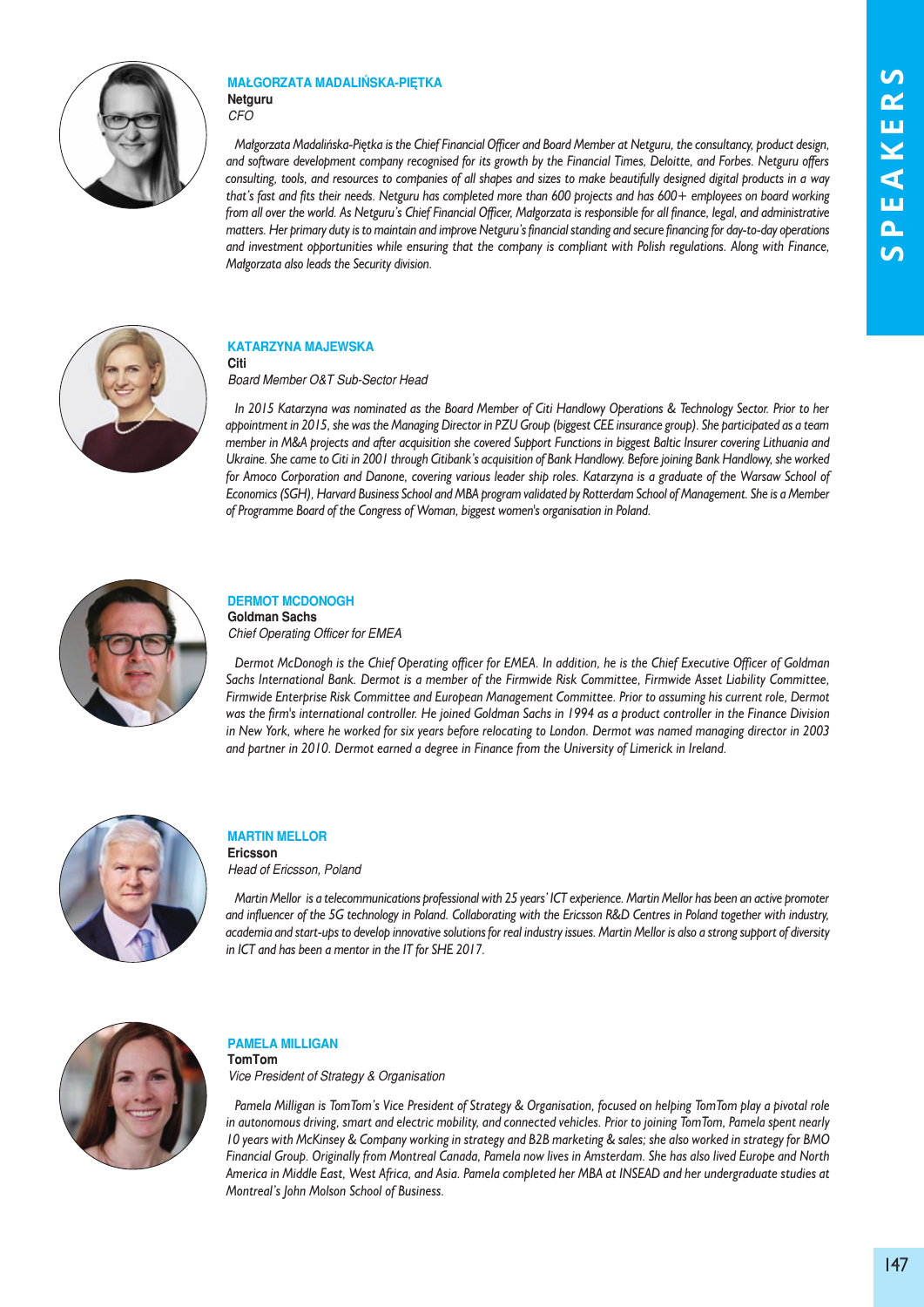

#### **mOnikA miłek Comarch**

*Dyrektor Produkcji Business Intelligence* 

*Monika Miłek is a Business Intelligence Production Director in Comarch SA, responsible for the development and implementation of BI tools not only in Polish market, but also abroad. A graduate of the AGH University of Science and Technology in Krakow, major in Computer Science at the Faculty of Electrical Engineering, Automatics, Electronics and Computer Science. Associated with Comarch since 1999, first as a Programmer, then as a Business Analyst. From 2004, she was the Production Manager and was responsible for the development of dedicated solutions for leasing companies. A few years associated with the DACH market. At that time, she was responsible for the development of the Comarch ERP Enterprise product in the cloud. Since January 2017, she has been the Production Director of Business Intelligence. Currently responsible for the development of the Comarch BI Point product, analytical systems integrated with Comarch ERP XL, Comarch ERP Enterprise, Comarch ERP Altum, Comarch ERP Optima, as well as for cloud solutions in the field of BI.*



### **Gen. kArOl mOlendA**

**National Centre for Cyber Safety** *Director* 

*Officer with long experience in the Military Counterespionage Service. Graduate of the Military University of Technology and the Warsaw Management University. A cybersecurity expert, specialising in reacting to computer incidents, forensic IT, ICT security and searching for targeted threats. Commissioned by the Minister of Defence to create the cyberspace defence forces.* 



### **GeOrGette mOsBACher** *US Ambassador to Poland*

Georgette Mosbacher, an American business executive, entrepreneur and author, has been President of Georgette *Mosbacher Enterprises, Inc., a business and marketing consulting company in New York City, since 1992. She also* served as CEO of Borghese Inc., a cosmetics manufacturer based in New York City, from 2001 to 2015. In 2016 she was confirmed by the U. S. Senate as a Member of the United States Advisory Commission on Public Diplomacy.

*Ms. Mosbacher authored two motivational books for women as well as numerous op-eds published in the national news media. Ms. Mosbacher earned a B. S. from Indiana University and is the recipient of many awards recognizing her humanitarian and entrepreneurial contributions, including two Honorary Doctorates.* 



#### **JOsé m. F. mOurA ieee**

*President and CEO* 

*Prof. José M. F. Moura is a member of the US National Academy of Engineering, the Philip L. and Marsha Dowd University Professor at Carnegie Mellon University. He is the IEEE 2016 Vice President for Technical Activities. He was elected University Professor at CMU, to recognise his professional achievement as well as his breadth of interests and competence. This title is conferred on faculty members with exceptional national or international distinction. He joined CMU in 1986 as a Professor of Electrical and Computer Engineering. Currently he also holds a courtesy appointment as Professor with the Department of BioMedical Engineering. He is the founder and Director of the Information and Communications Technology Institute (ICTI) and co-founder and co-director of the Center for Sensed Critical Infrastructures Research (CenSCIR). Prior to joining CMU, he was on the faculty at Instituto Superior Técnico (IST), the Engineering School of the Technical University of Lisbon. He has had visiting faculty appointments at MIT. He was also a visiting Research Scholar at the University of Southern California. He received his D.Sc. in Electrical Engineering and Computer Science from MIT.*



## **mAGdAlenA nOwiCkA**

**nordea**  *Head of IT Poland* 

*A graduate of the Faculty of Mathematics at the Maria Curie-Skłodowska University in Lublin and MBA studies at the Warsaw University of Technology. She has started her career at ING Barings, then at ING Bank Śląski she was handling various position in the IT Division, from specialist to Director of the IT Support Department. Since 2006, as the President of the Board, she has successfully built ING Services Poland, an IT services center for the ING Group. At the end of 2017, she has joined Nordea team as Head of IT Poland, supporting solid growth and operational excellence of IT in Poland. Passionate about new technologies, innovative approach to business, agile working methods, mentor of the "Technology in a Skirt" program. Privately a travel enthusiast.* 

## **w o m e n i n t e c h s u m m i t . p l** 148 **w o m e n i n t e c h s u m m i t . p l**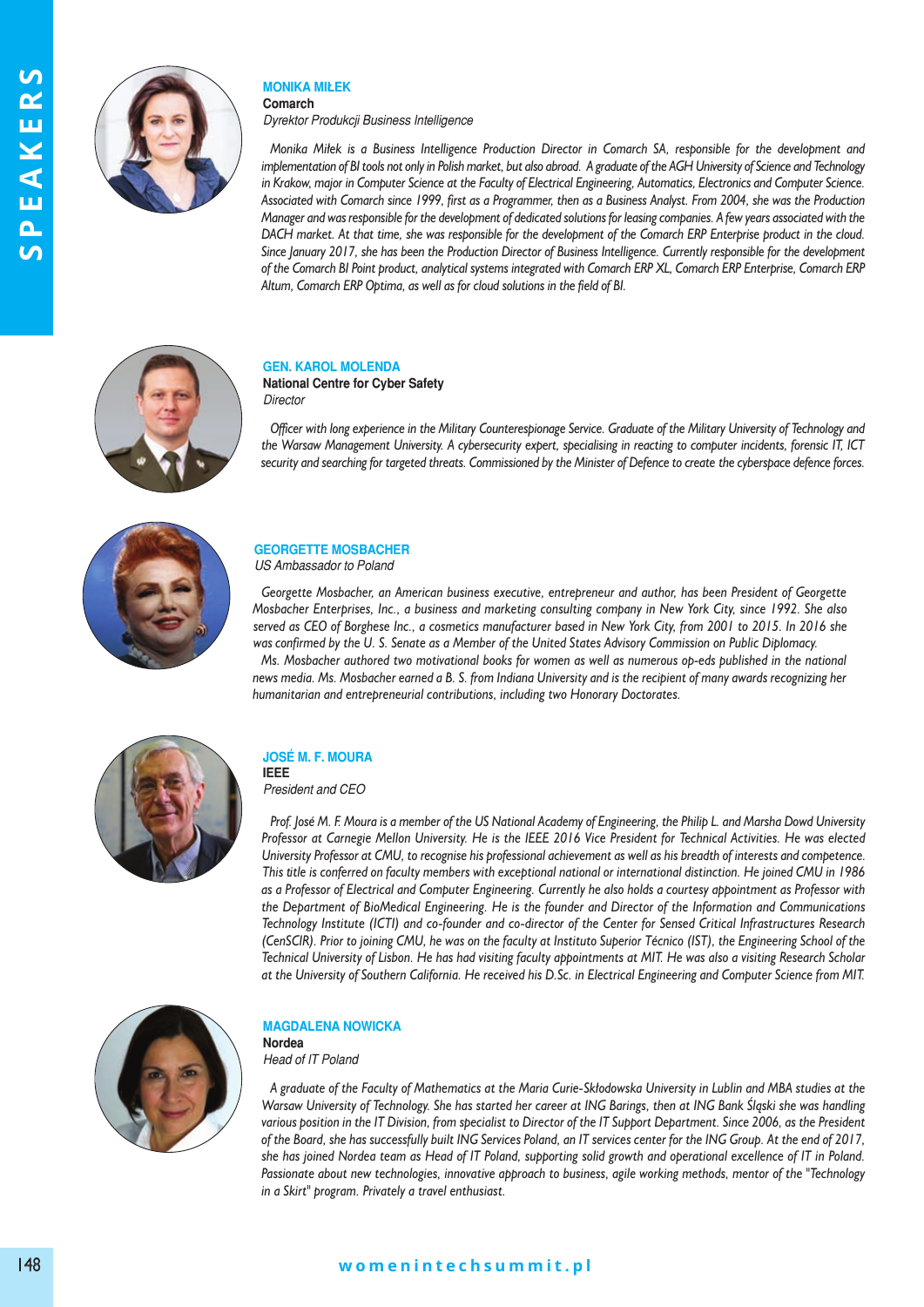

#### **JOAnnA OBstóJ Goldman sachs**

*Senior Engineer, Executive Director, FICC Technology* 

*Jo leads the Fixed Income, Currencies and Commodities (FICC) Technology, Marquee Engineering and SPACE Engineering teams in Warsaw. She is a member of the Warsaw Management Committee and is co-founder and head of the Warsaw Women's Network. Jo joined Goldman Sachs in London in 2007 as a backend developer in FX Technology and relocated to Warsaw in 2013. She earned a MSc in Computer Science from Silesia University of Technology. Jo enjoys art and the humanities and, since coming to Poland, has completed weekend studies in icon painting and philosophy.*



## **AndrzeJ PACek natwest**

*Head of NatWest Poland* 

*Andrzej is a member of the RBS NatWest Poland hub leadership team since 2013. He joined the bank in 2007 with technology consultancy experience in multiple EY engagements. Over the years in the bank his responsibilities spanned across security, change management, property, supply & service management , technology , data & analytics and communication. Diversified experience helped Andrzej to grow, lead the ongoing transformation of businesses lines based in Poland, as well as personally to the Head of NatWest Poland role he holds currently.*



### **sedA PAPOyAn**

**Girls in tech - Armenia**  *Managing Director* 

*Seda Papoyan is the founder and the executive director of Girls in Tech Armenia chapter, being now responsible for overall management and the general programming of the activities, as well as all the partnership and development opportunities. Seda has a background in art history and cultural management with about 10+ years of experience as a journalist working for RFE/RL branch in Armenia, also in education and CSO sectors. She is addicted to media and technological innovations which she chases to use for change.Herself having 3 kids, Seda Papoyan acts also as a social activist promoting women rights, supporting and empowering mothers as full members of society. With strong interest in social entrepreneurship, in 2014 she founded a usercentric flexi childcare service in Yerevan, TaTa. And now she's trying to expand childcare access to the regions and abroad via tech platform. Seda believes that the more women get engaged into the economy, the better social, psychological and financial rewards the society will secure.*



### **JOsee PAulin Arjo**

*Vice President Product Development*

*Josée Paulin is the leader of Global Product Development at Arjo. She has a bachelor's degree in Mechanical Engineering and a Master's in Business Administration. Often, women are hesitant to have children because of the possible impact on their career, but this didn't stop Josée! She has four wonderful children, and at the same time an impressive list of career accomplishments. Although she recognises that she is privileged to have a healthy and supportive family, many other factors and behaviors have contributed to her career development. How was this accomplished? Focus and choices!*



## **kAtArzynA Pąk**

**ericsson** *Head of Marketing and Communication at Ericsson in Poland* 

*Head of Marketing and Communication at Ericsson in Poland. She joined Ericsson in 1999, responsible for public relations, branding as well as customer relations activities. Actively support – as the role model – diversity idea, introduce CSR projects, work at ongoing projects with students. Founder of Ericsson collaboration with Fundacja Perspektywy at IT for She and Women in Tech Summit projects. She is historian and anthropologist.*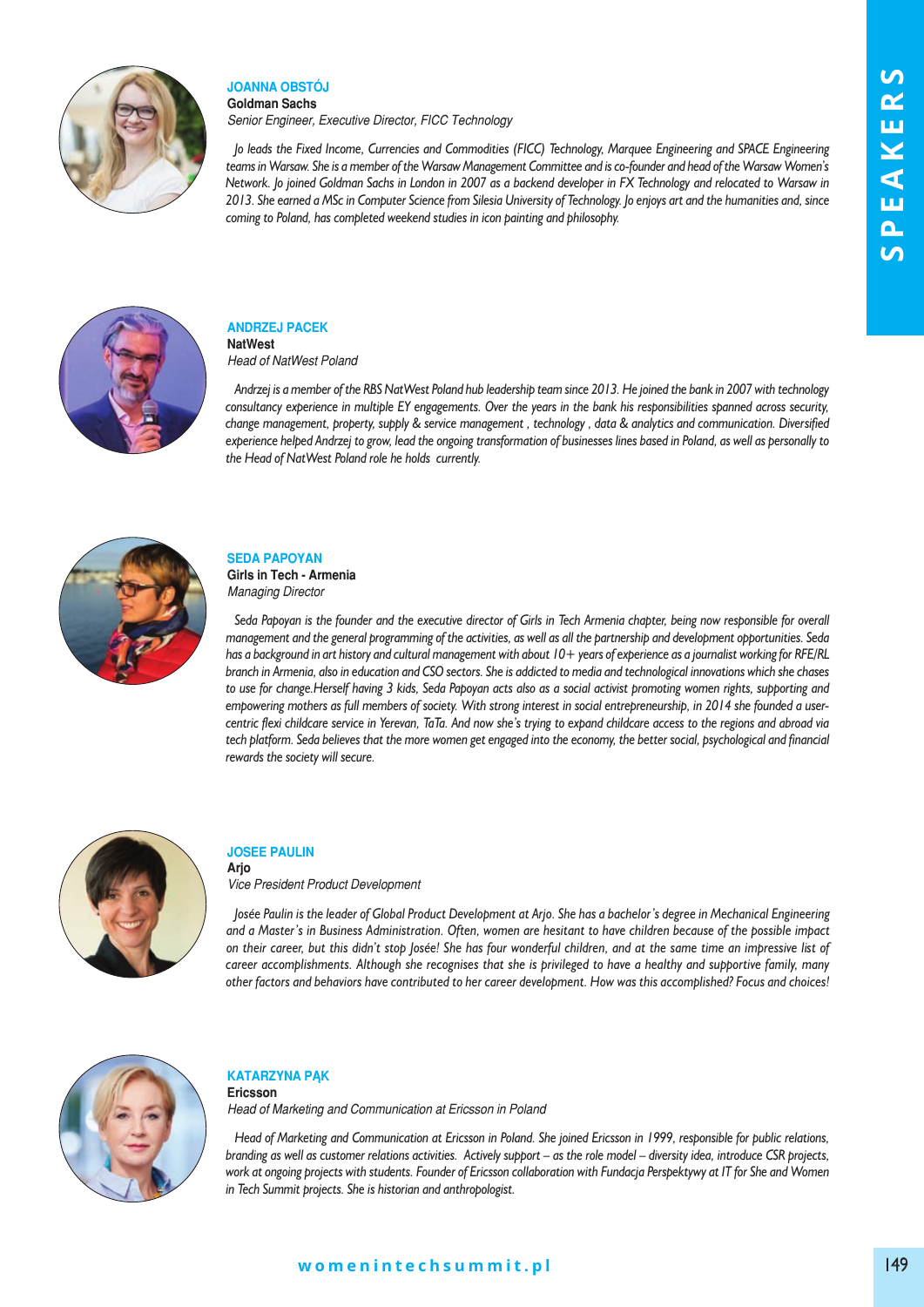

## **CezAry PiekArski**

**standard Chartered** *Executive Director, Head of Malware Protection* 

*Cezary heads Malware Protection for Standard Chartered, a leading international bank operating in 60 markets across Europe & the Americas, Asia, Africa and the Middle East. He joined Standard Chartered in January 2019 to build new Malware Protection function within the bank's global Security Technology Services. In addition to that, since mid-2019 he leads the Technology & Innovation competence centre, which is part the bank's Warsaw-based Global Business Services entity. His earlier professional experience includes the role of Chief Security Officer (CSO) for Bank Millennium and leading transformational security projects for clients in Central Europe and beyond at Deloitte. He has 15 years of professional experience in such areas as security management, technology security, forensic and antifraud. As a member of McAfee Global Security Council he delivered strategyfocused advisory to McAfee's Executive Committee. Cezary is a co-creator and lead lecturer of "Information Security Management" – largest postgraduate program for security professionals run by the Warsaw School of Economics, Poland. He graduated from the University of Quebec in Montreal, Canada and Oxford Brookes University in the UK.*



### **GrAżynA PiOtrOwskA-OliwA Virgin mobile**

*CEO* 

*In Virgin Mobile Polska since June 2015. She graduated from an MBA course in INSEAD France, from the National School of Public Administration in Warsaw as well as the Academy of Music in Katowice. A manager with over 20 years of professional experience, most of the time in the telecommunication industry. An entrepreneur and an investor. During her profrssional career she was, among other things, an Executive Director for Strategy, Development and Wholesale Offer in Telekomunikacja Polska, President of the Board of PTK Centertel (the Orange network operator), Member of the Board in charge of sales in PKN Orlen, President of the Board of Polskie Górnictwo Naftowe i Gazownictwo. She also had her own consulting and investment business. She sat on the Supervisory Boards of such companies as PZU, Krajowy Depozyt Papierów Wartościowych, ABC Data, Orlen Deutschland and PGNiG Norway.* 



### **AleksAndrA PrzeGAlińskA AI Researcher at MIT**

*Aleksandra Przegalińska obtained her PhD in Artificial Intelligence in the Philosophy of Culture Institute of the Philosophy Faculty of the University of Warsaw, currently she is an associate professor at the Centre for Research on Organizations and Workplaces at the Koźminski University. At present she is conducting research at the Massachusetts Institute of Technology in Boston. She graduated from the New School for Social Research in New York, where she participated in research on identity in virtual reality, particularly the Second Life. She is the author of "Istoty wirtualne. Jak fenomenologia zmieniała sztuczną inteligencję" One of the "Wysokie Obcasy" Superheroines of 2016.*



## **mAłGOrzAtA rAtAJskA-GrAndin**

**Geek Girls Carrots** *President* 

*Małgosia Ratajska-Grandin is the President of Geek Girls Carrots, a global community drawing women into IT, and a cofounder of the Yagram Health start-up, operating in the healthcare industry. In 2017 Małgosia received the title Innovator under 35 in a competition organised by MIT Technology Review, for the app for pregnant women she created. In 2018 she was nominated for the prestigious International Visitor Leadership Program, a program for female leaders supporting women in STEAM, in which she represented Poland. Małgosia studied Political Science at the University of Warsaw and Sciences Po Paris, she also received a scholarship from the French government and graduated from the Université Panthéon-Sorbonne. She is the mother of two wonderful daughters, Zosia and Julia. She loves forests and seas.*



## **wiOlettA ręBACz**

**nationale-nederlanden**  *Menedżer Infrastruktury IT i Procesów IT* 

*I have been working at Nationale-Nederlanden since 2007. Initially as a Business Solutions Architect, then as a Quality Team Manager. For the last 6 years I have been the Chief Business Architect and managed the Team of Architects. From August 2019 I am the Manager of IT Infrastructure and IT Processes. I am an expert in building solutions for insurance products and processes. I have experience in areas related to business process modeling and optimisation as well as in building and managing expert teams (+20). My recent achievements are: the development of employees who participate in prestigious competitions and development initiatives; implementing Agile methodology in business architecture and the role of Product Owner in a strategic project. I graduated from applied mathematics at the Warsaw University of Technology. I live and work in Warsaw. I have two wonderful boys and a husband.* 

# **w o m e n i n t e c h s u m m i t . p l** 150 **w o m e n i n t e c h s u m m i t . p l**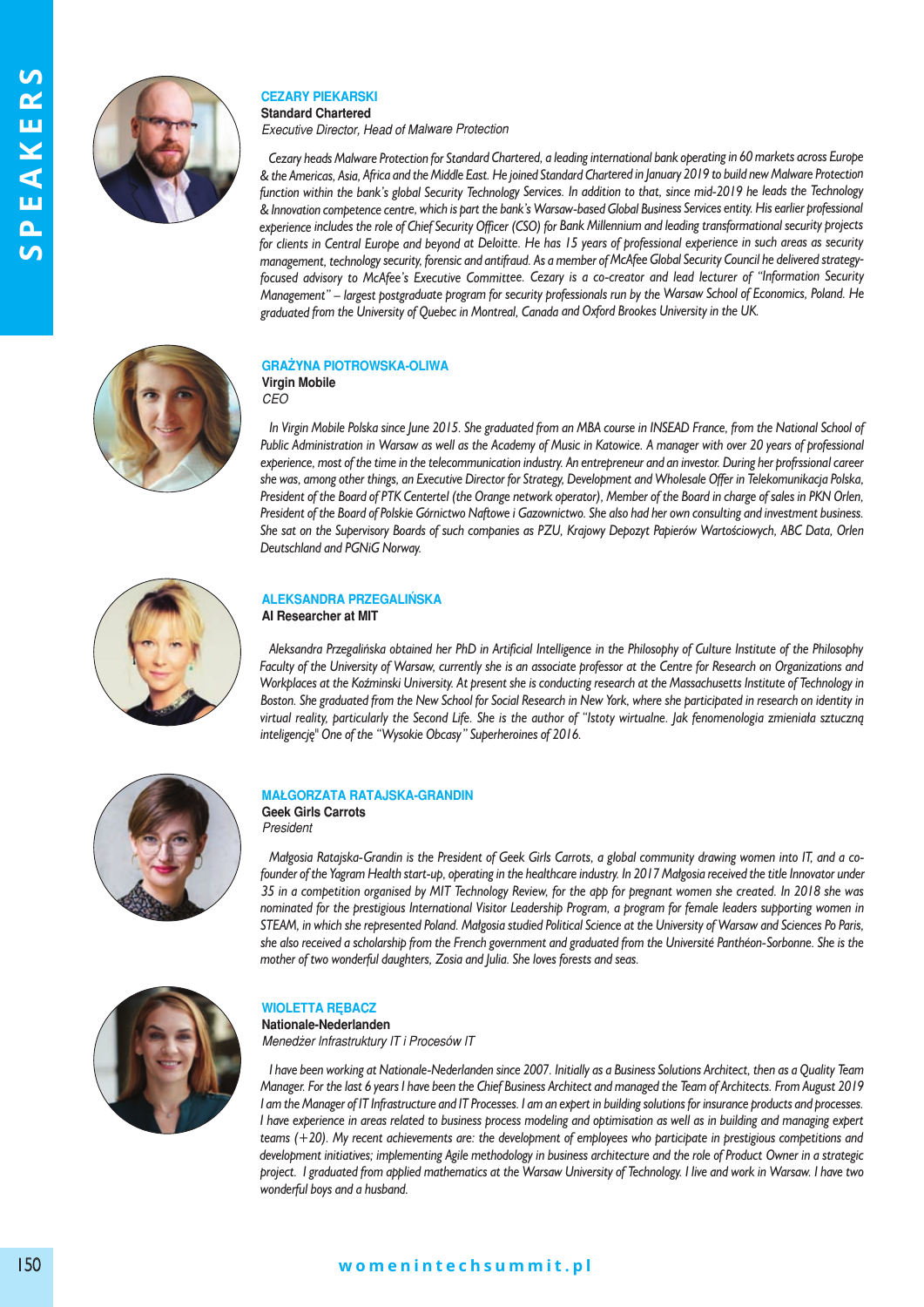



*Group Executive Vice-President, Transformation & Coord Office* 

*Victoria Roig runs the transformation office of Santander Digital. Prior to joining Grupo Santander, Victoria spent 19 years at BCG, serving financial services institutions in Operations, Operating Model and Digital. She worked in North America, Latin America, Europe and Israel. She holds an MS in industrial engineering from Universitat Politecnica de Catalunya and from École Centrale Paris with high distinction, an MBA from Harvard Business School, and a degree in finance from Universitat Pompeu Fabra.* 

### **dOrOthee sChOBert-sArGent Credit suisse**

*Managing Director, Credit Suisse* 

*Dorothee (Doro) Schobert-Sargent is a Managing Director in Credit Suisse's Group Chief Information Office, based in Zurich. She is the Head of IT Infrastructure for Switzerland and Head of Workspace Devices Services within the global End User Services organisation.Doro holds a MSc in Electrical Engineering from the Technical University of Munich, Germany. After working at the Institute of High Frequency Engineering in research, she joined Credit Suisse in 1998 as an engineer in Infrastructure Services. Since then, she held a variety of positions in the IT Infrastructure Services organisation in Zurich and in New York and was responsible for modernising, globally standardising and increasing efficiency in how End User Services. Doro is an advocate for the proliferation and enhancement of STEM studies for girls.* 



### **leylA seyidzAde**

**undP Accelerator lab, Azerbaijan** *Head of Exploration* 

*Leyla holds a master's degree in Communications Management from the University of Southern California, is fellow of Edmund Hillary Fellowship (community of global changemakers in New Zealand). Leyla has 13+ years of business background in Azerbaijan, Turkey, and New Zealand. Her areas of experience include Communications, Corporate Social Responsibility, Government Relations, Social Entrepreneurship, EdTech. She worked for companies such as Procter & Gamble, Carlsberg, Anadolu Medical Center, and more. For the last three years, Leyla has been working on her projects and has created a social enterprise which implements educational initiatives for parents and children. She is also an alumna of the US State Department's International Visitor Leadership Program "Women in STEAM" and Creative Industries Mentorship program by the Embassy of Finland. Leyla has championed first Inclusivity Hackathon supported by UNDP Azerbaijan..* 



#### **AlAin simmOnet 3m**

*Managing Director, 3M East Europe Region* 

*Alain holds a Master in Mechanical & Aerospace Engineering from ENIT in France and graduated from UK Chartered Institute of Marketing; he is also certified Lean Six Sigma Black Belt.Alain joined 3M in the UK in 1990 in Technical Service and had several sales and marketing assignments of increasing European and local responsibility; he moved to 3M France as Corporate Marketing Manager, then became CBL Display & Graphics and lead the 3M France Customer Centric Organisation, and later CBL for IBG. His latest assignment was ISMC Deployment Leader for W.E. Alain has a very broad business experience and brings several years of successful management of complex organisations and customer experience to the I&SMC deployment; a new go-to market approach which will help us to serve and reach our customers more efficiently and will facilitate greater growth for the stakeholder divisions.*



### **BiAnkA siwińskA**

Perspektywy Education Foundation *CEO, Summit Initiatior and Director*

*Dr. Bianka Siwinska is a journalist, scientist, initiator of public campaigns, executive director of Perspektywy Education Foundation. Editor-in-chief of educational magazine Perspektywy, correspondent of University World News. Initiator of public campaign "Girls to Technical Schools" and Start-up Academy for female students of technical and exact sciences studies, as well as projects: "Lean in STEM", "IT for SHE" "Girls Learn!", and "New technologies for girls" scholarships (in cooperation with Intel). She is coordinator of the program "Study in Poland" conducted by the Conference of Polish Academic Rectors and the Educational Foundation "Perspektywy" and expert of World Bank in Tajikistan. She studied at Warsaw University, Humboldt Univeristät in Berlin, and Columbia University in New York City. She conducted research in NIFU STEP in Oslo. Author of books: "Uniwersytet ponad granicami – Internacjonalizacja szkolnictwa wyższego w Polsce i Niemczech" and "Education goes global. Strategie internacjonalizacji szkolnictwa wyższego"; and reports: "Kobiety na politechnikach."*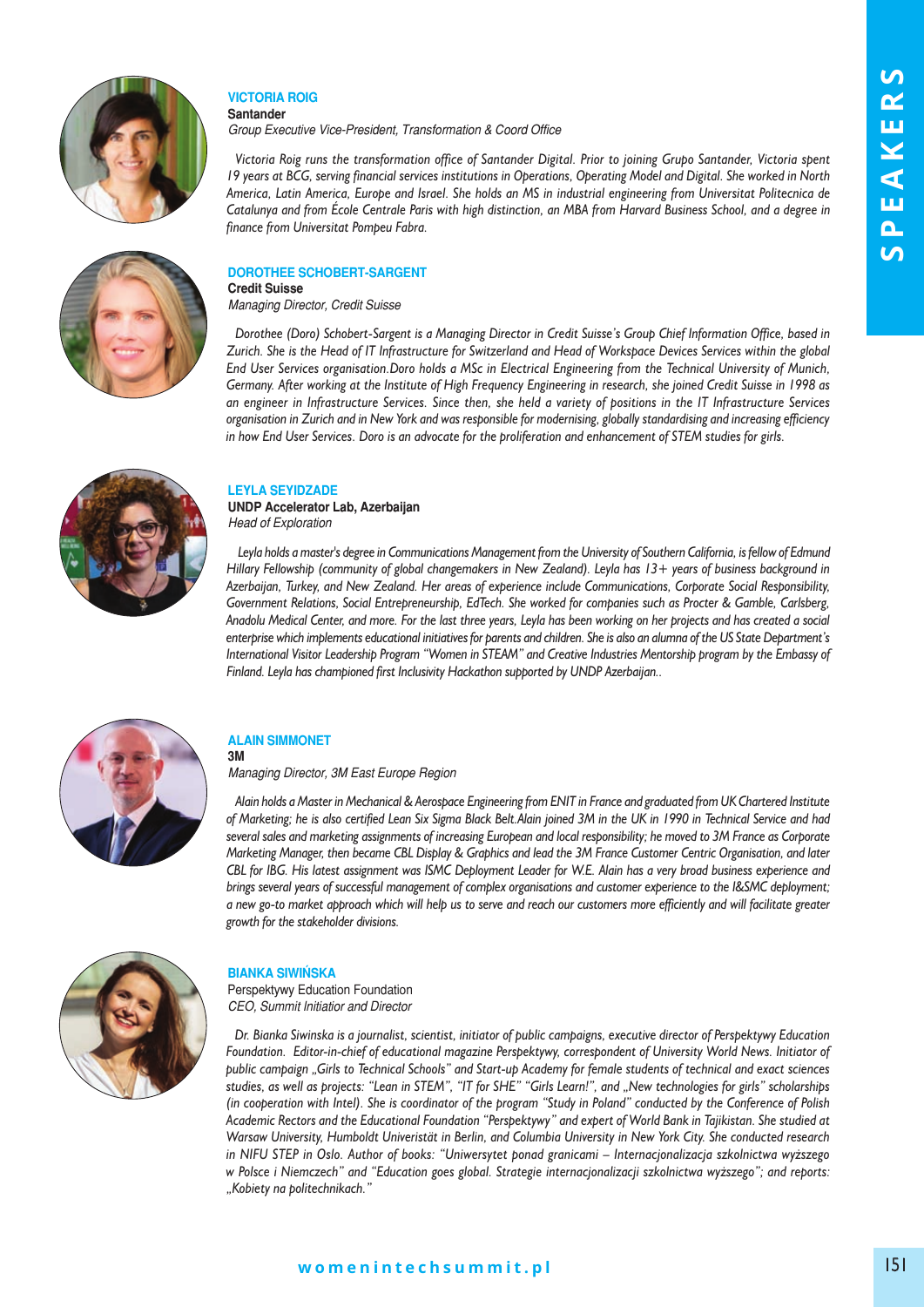

#### **GiusePPinA smith Amazon**

*Senior Regional IT Manager* 

*Giuseppina Smith is a leader with more than 20 years' experience in technology management. Her previous roles include infrastructure management and business partnering, as well as product and service management. Currently, she is managing a substantial part of the IT infrastructure that supports Amazon's UK premises. Before Amazon, Giuseppina joined one of the biggest consumer multinationals in the world, Unilever with a vision – to make sustainable living commonplace. Prior to that, she worked for British Telecom. In 1997, she moved to the UK from Italy, where she graduated in philosophy. Unexpectedly, her degree had honed the logical mind she needed to understand technology.*



#### **mArtynA sztABA syntoil**



*Martyna Sztaba (1984) - co-founder and CEO at Syntoil, a clean-tech startup which produce recovered carbon black from used tires. She has 15 years of business experience. Before Syntoil she was running blockchain-based startup Trivial.co and different companies. Previously she was also an Editor-in-Chief of the magazine 'IT GIRLS' - the world's first printed magazine for women about technology. She writes about technology in business and her works were published in 'Gazeta Wyborcza', 'Wysokie Obcasy' and 'Przekrój'. She was a press spokesperson for the Art Museum in Łodź and the CEO of Korporacja Ha!Art. Curator, film producer, editor, entrepreneur and publisher. In the media house DDC (DDB Group) and DBB & Tribal she worked as a Brand Innovation Manager. She graduated with a master's degree in art history at the Jagiellonian University. She also studied Film and TV Production at PWSFiTviT in Łódź and PR and Strategic Communication at SGH. She lives in Warsaw.*



#### **mArk strAnde klarna**

*Chief Security Officer* 

*Mark has been working in the Fintech space since before the term was created and now leads security at Klarna, Europe's highest valued private fintech, on its mission to help the world explore just how smoooth the modern purchase experience can become.*



#### **rAFAł trzAskOwski mayor of warsaw**

*Until his swearing-in as the Major of Warsaw, an MP and Deputy Chairman of the Committee for EU Affairs*

Born in 1972 in Warsaw. PhD, Warsaw University, 2004. Institute for Security Studies of the EU - Paris, 2002. MA in European studies, Collège d'Europe, Natolin, 1996–1997. MA in International Relations – summa cum laude, Warsaw University, 1991–1996. Certificate of completion in English Philology, Warsaw University, 1991-1996. Scholarship of the Soros Foundation, University of Oxford, Michaelmas Term, 1995. 1997-onwards, Research fellow, Natolin European Centre. 2007–2009, Adviser to Jacek Saryusz-Wolski, Chairman of the Foreign Affairs Committee of the EP. 2004– 2007, Adviser to Jacek Saryusz-Wolski, Vice President of the European Parliament. 2002-onwards, lecturer, National School of Public Administration in Poland and Collegium Civitas University in Warsaw. 2001–2002, Adviser to Jacek Sary usz-Wolski, Minister for European Integration. MEP since 2009.



### **kArOlinA wAsielewskA JOURNALIST**

*Karolina Wasielewska – news anchor at Złote Przeboje radio station & author of Girls Gone Tech.pl blog containing interviews and stories about female careers in IT, startups and STEM. Her most recent project is a "Pani od IT" ("the IT Lady") podcast channel on the same subject. Karolina is also working on a book concerning female pioneers of Polish computer industry. She graduated in journalism and has completed postgraduate studies of translation at Warsaw University. In her spare time, she cooks, runs, reads and recharges her energy in Polish Tatra mountains.*

# **w o m e n i n t e c h s u m m i t . p l** 152 **w o m e n i n t e c h s u m m i t . p l**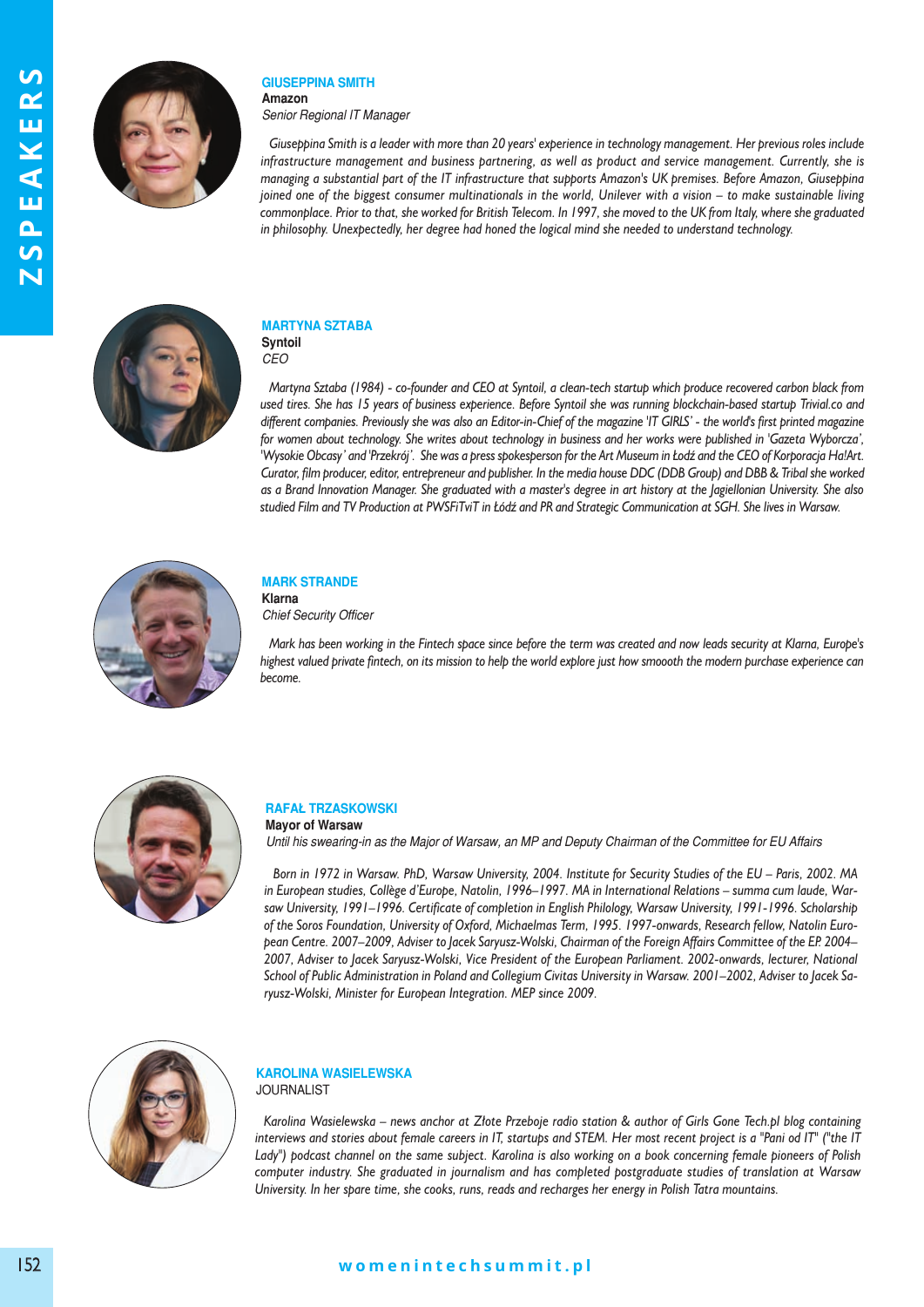

#### **sylwiA de weydenthAl Facebook**

*Client Partner CEE*

*A working mom of two daughters, she has over 20 years of experience in marketing. Since three years a Client Partner for the CEE Region in Facebook. She believes technology is changing the world for the better. A pioneer and creator of the firts Lean In circle in Poland, inspired by Sheryl Sandberg's book "Lean In".*



# **PrOF. słAwOmir wiAk**

**Lodz University of Technology** *Rector of Lodz University of Technology* 

*Professor Sławomir Wiak DSc, PhD, MEng, Doctor Honoris Causa University d'Atrois, Arras, France and Nowgorod State University, Russia. Rector of Lodz University of Technology. Member of EUA Expert Group for European Innovation Ecosystem. Scientific specialization: Electrical Engineering and Computer Science. Visiting Professor of the University of Pavia, Italy and Universite d'Artois, Arras, France. Member of 17 International Steering Committees, author and co-author of over 400 publications (19 monographs), member and manager of 21 national and international grants. Promotor of 12 PhD projects.*



## **lAtOnyA wilkins the Change Coaches**

*Founder & CEO* 

*As a global culture leader, credential coach, facilitator and speaker, LaTonya Wilkins (Founder of The Change Coaches™) helps people, organizations and entrepreneurs reach new heights. She believes in the power of purpose, vulnerability, authentic conversations and honest feedback. LaTonya has over 15 years of experience working with Fortune 100 companies, higher education, tech and consulting firms and executive leadership teams. LaTonya's career has been shaped by roles she has held working for highly admired companies in progressive, newly created, talent management roles. She has built leadership development programs from the ground up. LaTonya's coaching clients include powerful executives, purpose-driven entrepreneurs, ambitious leaders and purpose-driven professionals. LaTonya leads with a vision. In her ideal world, workplaces would be completely equitable and inclusive. In her white paper "Coaching Your Way to Success: Using Coaching to Engage Underrepresented Groups at Work," LaTonya discusses how to leverage coaching to achieve this vision. Progress is being made, but it's not happening fast enough. She is currently the President of the True Star Youth Foundation board, which is a digital marketing social entrepreneurship company run entirely by youth that recently received a Google Impact Award.*



# **ewelinA wińskA**

**Girls in Tech - Poland** *Managing Director* 

*Ewelina Winska, Head of Development at Credit Suisse – Swiss Investment Bank.* 

*I am proud to say that I have an MBA and am currently pursuing my PhD in Computer Science. I gained my professional experience working for hi-tech companies such as Samsung, Accenture, NEC and SoftwareONE focusing on problem solving, technology in business transformation, strategic planning, and change management. Being a part of Girls in Tech Poland has been an incredible experience. It has not only brought together people who believe in the power of giving back to the community, but it has also helped me grow as an individual every single day. I believe we are part of a global movement and together we will have a real impact on the world.*



## **winCie wOnG**

**royal Bank of scotland** *Head of Rose Review Implementation* 

*Organizational impact and transformation expert with 15+ years of experience in consulting and corporate roles. Currently Global VP People at Booksy.Anna started her consulting career at McKinsey & Company, where she became Engagement Manager and the first Organization Expert in Central Eastern Europe. She managed projects in mining, oil&gas, chemical, financial, telecom and public sectors. She was also the Global Manager of Change Leaders Forum.* 

*In her current role at Booksy Anna is responsible for development and execution of global #PeopleFirst strategy and roadmap to support intense business growth. Anna also worked as Organization Development Director at PZU Group and Executive Director in charge of Global Human Capital at KGHM Group. In between her corporate roles, Anna works as an independent expert, connector and mentor. She helps organizations manage rapid growth and improve strategy execution. She enjoys working with leaders who make significant shifts in their business while leveraging the power of organization and human capital. After hours Anna is involved in social entrepreneurship initiatives and mentors start-up teams. Anna graduated from the Warsaw School of Economics, and holds MBA from Kellogg School of Management.*